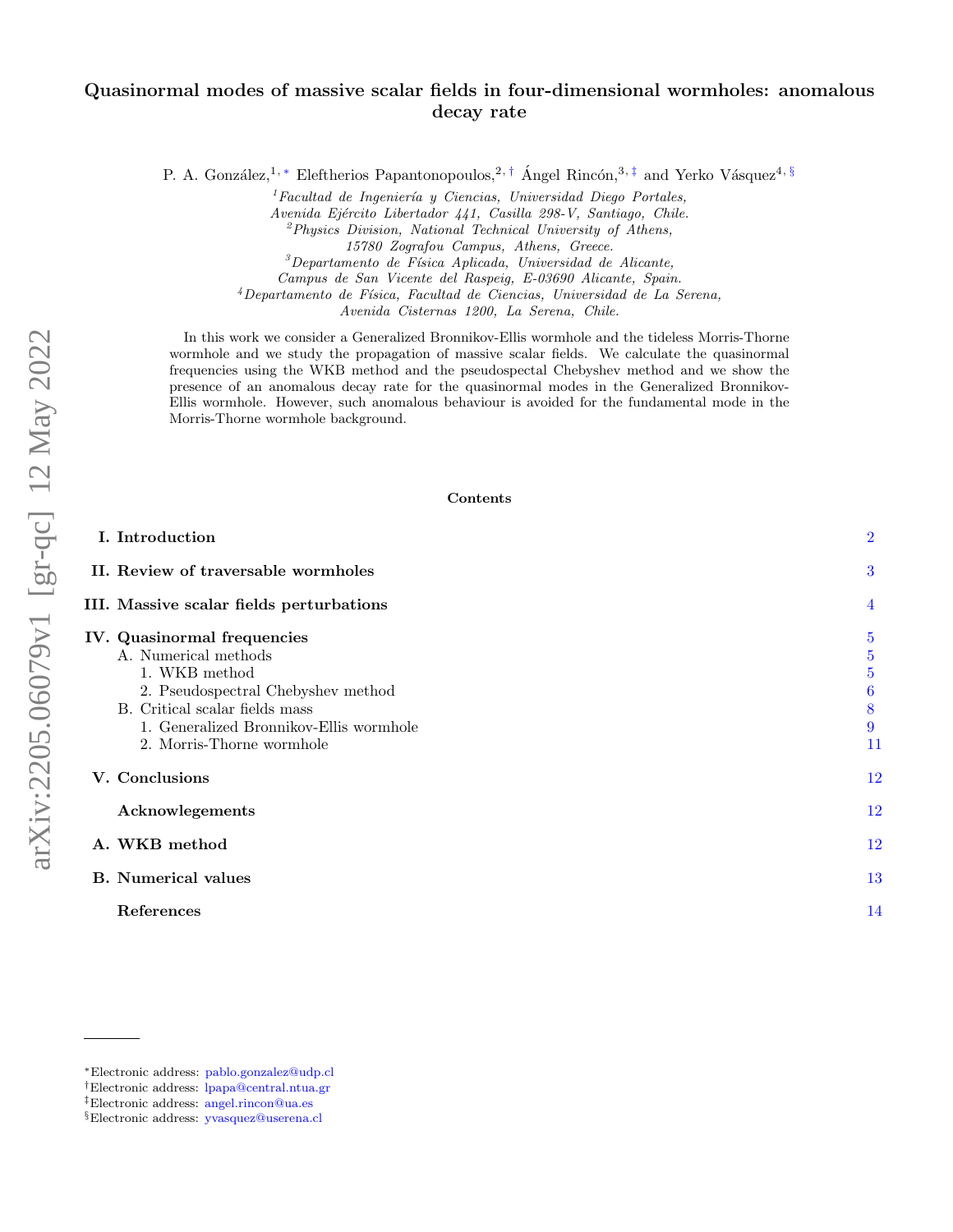### <span id="page-1-0"></span>I. INTRODUCTION

The recent observations of the relativistic collision of two compact objects produced gravitational waves (GWs) which are probes of the nature of the colliding bodies. Also the recent LIGO detections [\[1\]](#page-13-1)-[\[5\]](#page-13-2) provided evidence that GW astronomy will help us to understand better the gravitational interaction and astrophysics in extreme-gravity conditions. However despite of these developments, the recent observations do not yet probe the detailed structure of spacetime beyond the photon sphere. The future GW observations are expected to detect the ringdown phase, which is governed by a series of damped oscillatory modes at early times, which are known as quasinormal modes (QNMs) [\[6\]](#page-13-3)-[\[13\]](#page-13-4), and may potentially contain important information of the structure of compact objects [\[14\]](#page-14-0), specially the physics of the near-horizon region of black holes (BHs) and possible existence of any unexpected structure. Future GW observations may give us information on different compact objects than BHs, objects without event horizons. These compact objects are known as exotic compact objects (ECOs) [\[15\]](#page-13-5)-[\[17\]](#page-13-6).

The most well known ECO solutions are the wormholes (WHs) which are solutions of the Einstein equations that connect different parts of the Universe or two different Universes [\[18,](#page-14-1) [19\]](#page-14-2). Despite that WHs have different causal structures from BHs, they possess photon spheres and therefore the early stage of the ringdown signal can disguise WHs and BHs in GW data. Lorentzian wormholes in General Relativity (GR) were discussed in [\[20–](#page-14-3)[24\]](#page-14-4), where introducing a static spherically symmetric metric, conditions for traversable wormholes were found. For these conditions to be satisfied a matter distribution of exotic or phantom matter, violating the null energy condition (NEC), has to be introduced. WHs with ordinary matter satisfying the NEC [\[24–](#page-14-4)[26\]](#page-14-5) were introduced in modified gravity theories like Brans-Dicke theory [\[27\]](#page-14-6),  $f(\mathcal{R})$  gravity [\[28\]](#page-15-0), Einstein-Gauss-Bonnet theory [\[29\]](#page-15-1), Einstein-Cartan theory and general scalar-tensor theories [\[30\]](#page-15-2). WHs solutions were studied in  $f(R)$  theories in [\[31\]](#page-15-3).

Perturbations of BHs and WHs in the Horndeski theory were studied in [\[32\]](#page-15-4). In this theory due to the presence of an effective negative cosmological constant, AdS asymptotics are generated due to the presence of a non-minimally coupled scalar to the Einstein tensor. The existence of AdS asymptotics gives a different behaviour of the late-time response of the test scalar for BHs and WHs. In the case that the compact object is a BH, the partially reflected waves from the photon sphere (PS) mirror off the AdS boundary and re-perturb the PS to give rise to a damped beating pattern, while for the case of a WH do not decay with time but have constant and equal amplitude to that of the initial ringdown. This is happening because the reflected waves are related to the absence of dissipation and may be an indication of the existence of normal oscillation modes, as well as potential instabilities.

The above discussion indicates that the knowledge of QNMs and quasinormal frequencies (QNFs) are very important to understand the properties of compact objects and distinguish their nature. The QNMs give an infinite discrete spectrum which consists of complex frequencies,  $\omega = \omega_R + i\omega_I$ , where the real part  $\omega_R$  determines the oscillation timescale of the modes, while the complex part  $\omega_I$  determines their exponential decaying timescale (for a review on QNM modes see [\[7,](#page-13-7) [8\]](#page-13-8) and for recent solutions see [\[33–](#page-15-5)[39\]](#page-15-6)).

Also, the QNMs and QNFs can give information about the stability of matter fields that evolve perturbatively in the exterior region of a compact object without backreacting on the metric. For the case of Schwarzschild and Kerr black hole background it was found that the longest-lived modes are always the ones with lower angular number  $\ell$ . This is be understood from the fact that the more energetic modes with high angular number  $\ell$  would have faster decaying rates.

If the probe scalar field is massive, then a mass scale is introduced and a different behaviour was found [\[40](#page-15-7)[–43\]](#page-15-8), at least for the overtone  $n = 0$ . If the mass of the scalar field is light, then the longest-lived QNMs are those with a high angular number  $\ell$ , whereas if the mass of the scalar field is large the longest-lived modes are those with a low angular number  $\ell$ . This behaviour is expected since if the probe scalar field is massive its fluctuations can maintain the QNMs to live longer even if the angular number  $\ell$  is large. This behaviour of the QNMs introduces an anomaly of the decaying modes which depends on whether the mass of the scalar field exceeds a critical value or not. Introducing another scale in the theory through the presence of a cosmological constant an anomalous behaviour of QNMs was found in [\[44\]](#page-15-9) as the result of the interplay of the mass of the scalar field and the value of the cosmological constant. Anomalous QNMs decay modes were also found if the background metric is the Reissner-Nordström and the probe scalar field is massless [\[45\]](#page-15-10) of massive [\[46\]](#page-15-11) depending on critical values of the charge of the black hole, the charge of the scalar field and its mass. The decay modes of QNMs in various setups were studied in [\[47\]](#page-15-12)-[\[50\]](#page-15-13).

Recently there are studies of QNMs and QNFs of other compact objects like WHs. In the case of BHs to calculate the QNFs of the scalar field equation we assume a purely outgoing wave at infinity and a purely incoming wave at the event horizon. However, a transformation to tortoise coordinate changes the boundary conditions of the scalar field, there are no incoming waves from both plus- and minus- infinity. The traversable WHs that connect two infinities in terms of the tortoise coordinate have the same boundary conditions and therefore the QNM spectrum of WHs should have some similarities and differences with the BHs spectrum. The evolution of perturbations of WH spacetime was investigated in [\[51\]](#page-15-14) and it was found that the QNMs are behaving the same way as a BH, includes the quasinormal ringing and power-law asymptotically late time tails. However, in [\[52\]](#page-15-15) it was found that the symmetric WHs do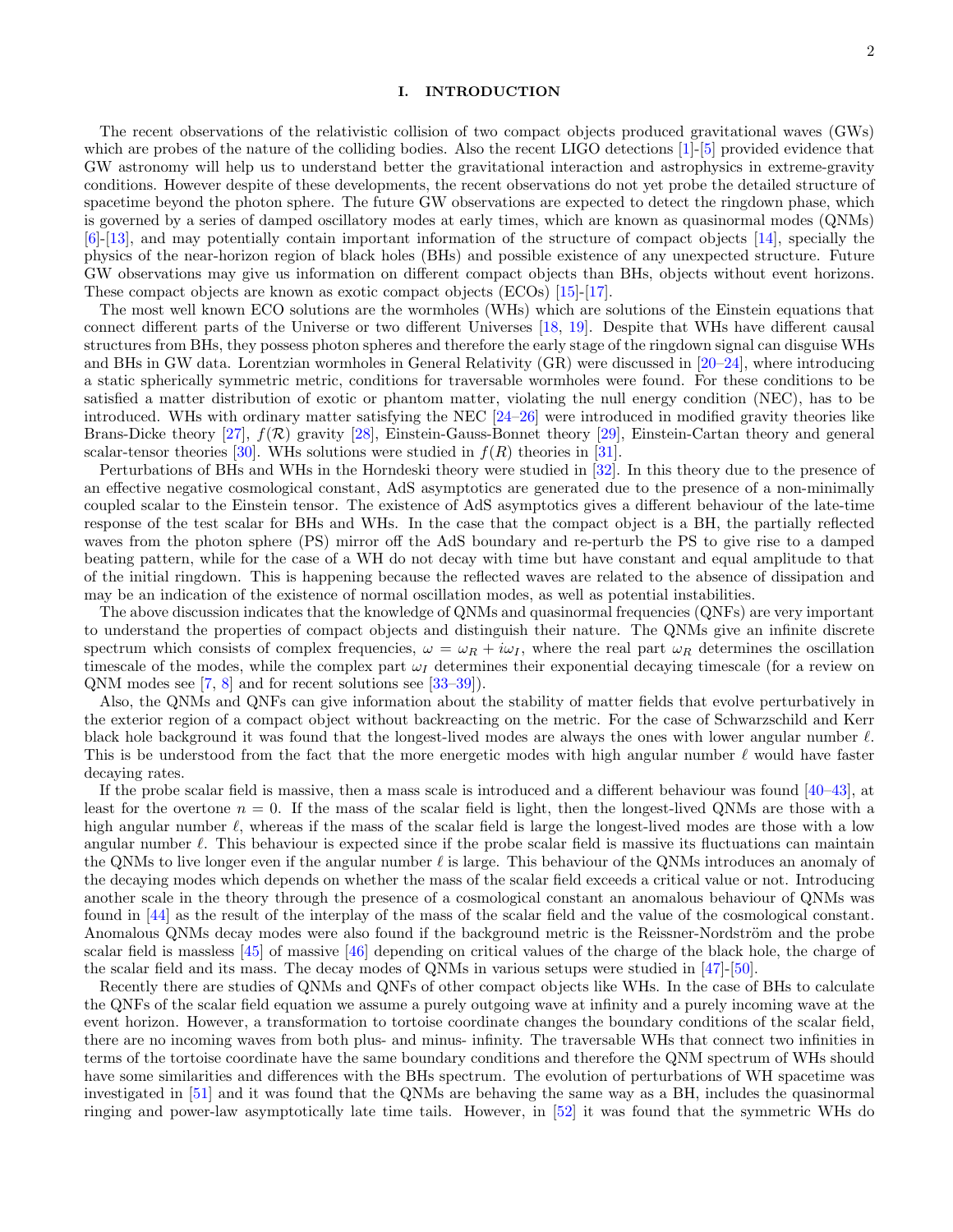As we have already discussed, in the case of BHs, if the probe scalar field is massive then an anomalous behaviour of QNMs was observed. In this work we will investigate if the same behaviour is observed in the case that the background metric defines a WH geometry. We will work with two WHs solutions, the Generalized Bronnikov-Ellis wormhole [\[21\]](#page-14-7) and the Morris-Thorne wormhole [\[10\]](#page-13-9). For the case of the Generalized Bronnikov-Ellis wormhole we will show that there is a critical mass of the scalar field beyond which the anomalous decay rate of the QNMs is present. In the case of the Morris-Thorne wormhole the anomalous decay rate of the QNMS is not present at least for the fundamental modes. We will also show that the propagation of massive scalar fields is stable in these wormhole geometries.

Our work in the present article is organized as follows: In Section [II](#page-2-0) we review the equations of traversable wormholes considered. In Section [III](#page-3-0) we study the massive scalar field perturbations. In Section [IV](#page-4-0) we obtain the QNFs by using the WKB method and the pseudospectral Chebyshev method and we analyze the anomalous decay rate of the QNFs. Finally, in Section [V](#page-11-0) we summarize our work with some concluding remarks.

### <span id="page-2-0"></span>II. REVIEW OF TRAVERSABLE WORMHOLES

Considering a static spherically symmetric metric the necessary conditions to generate traversable Lorentzian worm-holes as exact solutions in GR were first found by Morris and Thorne [\[22\]](#page-14-8). To find a solution which is consistent with a condition on the wormhole throat necessitates the introduction of exotic matter, which leads to the violation of the NEC.

We consider the following action

$$
S = \int d^4x \sqrt{-g} \left( \frac{R}{2} + \frac{1}{2} \partial^{\mu} \phi \partial_{\mu} \phi - V(\phi) \right) , \qquad (1)
$$

which consists of the Ricci Scalar  $R$ , a scalar field with negative kinetic energy and a self-interacting potential.

The field equations that arise by variation of this action are

$$
R_{\mu\nu} - \frac{1}{2}g_{\mu\nu}R + \left(g_{\mu\nu}\Box - \nabla_{\mu}\nabla_{\nu}\right) = T^{\phi}_{\mu\nu} , \qquad (2)
$$

$$
\Box \phi + V_{\phi}(\phi) = 0 , \qquad (3)
$$

where  $\Box = \nabla^{\mu} \nabla_{\mu}$  is the D'Alambert operator with respect to the metric, and the energy-momentum tensor is given by

$$
T^{\phi}_{\mu\nu} = -\partial_{\mu}\phi\partial_{\nu}\phi + \frac{1}{2}g_{\mu\nu}\partial^{\alpha}\phi\partial_{\alpha}\phi - g_{\mu\nu}V(\phi) . \tag{4}
$$

We consider the following metric ansatz firstly used by Morris and Thorne [\[22\]](#page-14-8) in spherical coordinates

<span id="page-2-1"></span>
$$
ds^{2} = -e^{2\Phi(r)}dt^{2} + \left(1 - \frac{b(r)}{r}\right)^{-1}dr^{2} + r^{2}d\Omega , \qquad (5)
$$

where  $\Phi(r)$  is the redshift function,  $b(r)$  is the shape function and  $d\Omega = d\theta^2 + \sin(\theta)^2 d\varphi^2$ . In order to obtain a wormhole geometry, these functions have to satisfy the following conditions [\[22,](#page-14-8) [24\]](#page-14-4), namely:

1.  $\frac{b(r)}{r} \leq 1$  for every  $[r_{th}, +\infty)$ , where  $r_{th}$  is the radius of the throat. This condition ensures that the proper radial distance defined by  $l(r) = \pm \int_{r_{th}}^{r} \left(1 - \frac{b(r)}{r}\right)$  $\left(\frac{r}{r}\right)^{-1}$  dr is finite everywhere in spacetime. Note that in the coordinates  $(t, l, \theta, \phi)$  the line element [\(5\)](#page-2-1) can be written as

$$
ds^{2} = -e^{2\Phi(l)}dt^{2} + dl^{2} + r^{2}(l)(d\theta^{2} + \sin^{2}\theta d\varphi).
$$
\n(6)

In this case the throat radius would be given by  $r_{th} = \min\{r(l)\}.$ 

2.  $\frac{b(r_{th})}{r_{th}} = 1$  at the throat. This relation comes from requiring the throat to be a stationary point of  $r(l)$ . Equivalently, one may arrive at this equation by demanding the embedded surface of the wormhole to be vertical at the throat.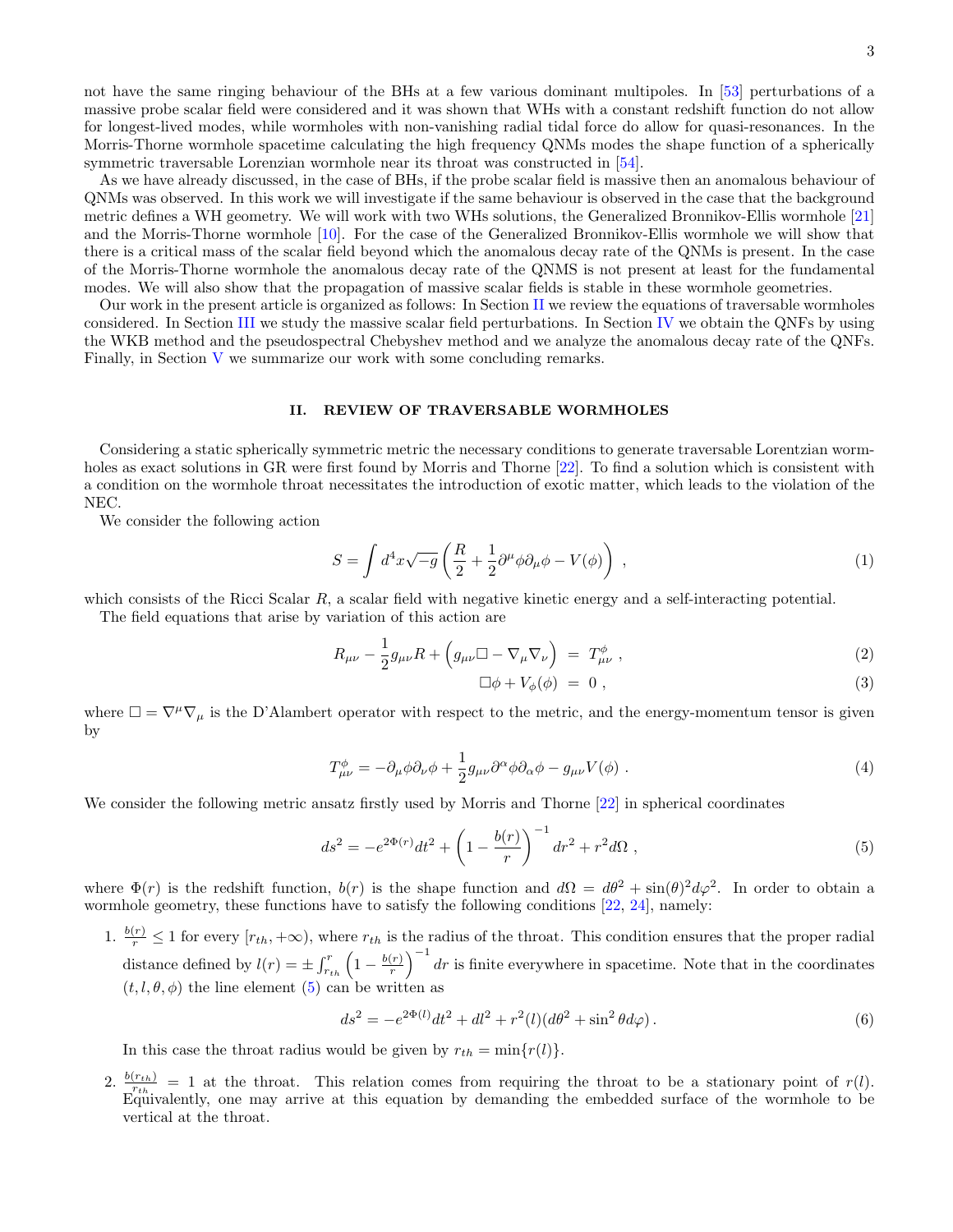3.  $b'(r) < \frac{b(r)}{r}$  which reduces to  $b'(r_{th}) \leq 1$  at the throat. This is known as the flare-out condition since it guarantees  $r_{th}$  to be a minimum and not any other stationary point.

The ensure the absence of horizons and singularities requires  $\Phi(r) \neq 0$  which means that  $\Phi(r)$  is finite throughout the spacetime. To be more specific the Ellis [\[21\]](#page-14-7) is a wormhole solution of an action that consists of a pure Einstein-Hilbert term and a scalar field with negative kinetic energy

$$
S = \int d^4x \sqrt{-g} \left( \frac{R}{2} + \frac{1}{2} \partial^\mu \phi \partial_\mu \phi \right) . \tag{7}
$$

Assuming the metric ansatz [\(5\)](#page-2-1), for  $f(r) = R(r)$ ,  $V(r) = 0$  the above equations give the following solution

<span id="page-3-1"></span>
$$
b(r) = A^2/r , \qquad (8)
$$

$$
\phi(r) = \sqrt{2} \tan^{-1} \left( \frac{\sqrt{r^2 - A^2}}{A} \right) + \phi_{\infty} , \qquad (9)
$$

$$
f(r) = R(r) = -\frac{2A^2}{r^4} \t\t(10)
$$

where  $A, \phi_{\infty}$  are two constants of integration. The resulting spacetime is asymptotically flat as it can be seen from both  $b(r)$  and  $R(r)$ . The wormhole throat is the solution of the equation

$$
g_{rr}^{-1} = 0 \to r_{th} = \pm A \tag{11}
$$

The solution also satisfies the flaring-out condition and  $b'(r_{th}) = -1$ .

The scalar field takes a constant value at infinity  $\phi(r \to \infty) = \frac{\pi}{\sqrt{2}} + \phi_{\infty}$ , so to make the scalar field vanish at large distances we will set  $\phi_{\infty} = -\frac{\pi}{\sqrt{2}}$ . The scalar field takes the asymptotic value at infinity at the position of the throat  $\phi(r = r_{th}) = \phi_{\infty}$ . As can be seen in the solution [\(8\)](#page-3-1), [\(9\)](#page-3-1) and [\(10\)](#page-3-1) the integration constant A of the phantom scalar field plays a very important role in the formation of the wormhole geometry. It has units  $[L]^2$ , appears in the scalar curvature and at the position of the throat takes the value  $R_{r=r_{\text{th}}}(A) = -2/A^2$ . Also it effects the size of the throat, a larger charge A gives a larger wormhole throat. Therefore, the presence of the phantom scalar field is very important for the generation of the wormhole geometry and to define the scalar curvature and specifying the throat of the wormhole geometry.

In addition, the function  $b(r)$  encodes the shape of the wormhole. Notice that at certain minimum value of r, the throat of a wormhole is defined, namely, when  $r_{min} = b_0$ . Thus, the radial coordinate increases ranging from  $r_{min}$  until spatial infinity  $r = \infty$ . On one hand, keep in mind that  $\Phi(r)$  must be finite everywhere in light of the requirement of absence of singularities. In addition,  $\Phi(r) \to 0$  as  $r \to \infty$  (or  $l \to \pm \infty$ ) based on the requirement of asymptotic flatness. On the other hand, the shape function  $b(r)$  should satisfy that  $1 - b(r)/r > 0$  and  $b(r)/r \rightarrow 0$  as  $r \to \infty$  (or equivalently  $l \to \pm \infty$ ). In the throat  $r = b(r)$  and thus  $1 - b(r)/r$  vanishes. Traversable wormholes does not have a singularity in the throat. The later means that travellers can pass through the wormhole during the finite time.

In particular, we shall consider the following metric functions

$$
e^{2\Phi(r)} = 1 - \frac{2M}{r}, \quad b(r) = \frac{b_0^2}{r},\tag{12}
$$

which goes over into the Bronnikov-Ellis wormhole in the limit  $M \to 0$  [\[20,](#page-14-3) [21\]](#page-14-7), and we also consider the Morris-Thorne which goes over into the Bronnikov-Ellis wormhole in the limit  $M \to 0$  [20, 21], and we also consider the Morris-Thorne<br>wormhole, characterized by  $b(r) = \sqrt{b_0 r}$ . Note that the parameter  $b_0$  specifies the charge of the

### <span id="page-3-0"></span>III. MASSIVE SCALAR FIELDS PERTURBATIONS

In order to study the propagation of a massive scalar field in a wormhole geometry we consider the Klein-Gordon equation given by

$$
\frac{1}{\sqrt{-g}}\partial_{\mu}(\sqrt{-g}g^{\mu\nu}\partial_{\nu})\Psi = m^2\Psi.
$$
\n(13)

So, to decouple and subsequently resolve the Klein-Gordon equation, we take advantage of the method of separation of variables making the following Ansätz:

$$
\Psi(t,r,\theta,\phi) = e^{-i\omega t} \frac{y(r)}{r} \tilde{Y}_l(\Omega),\tag{14}
$$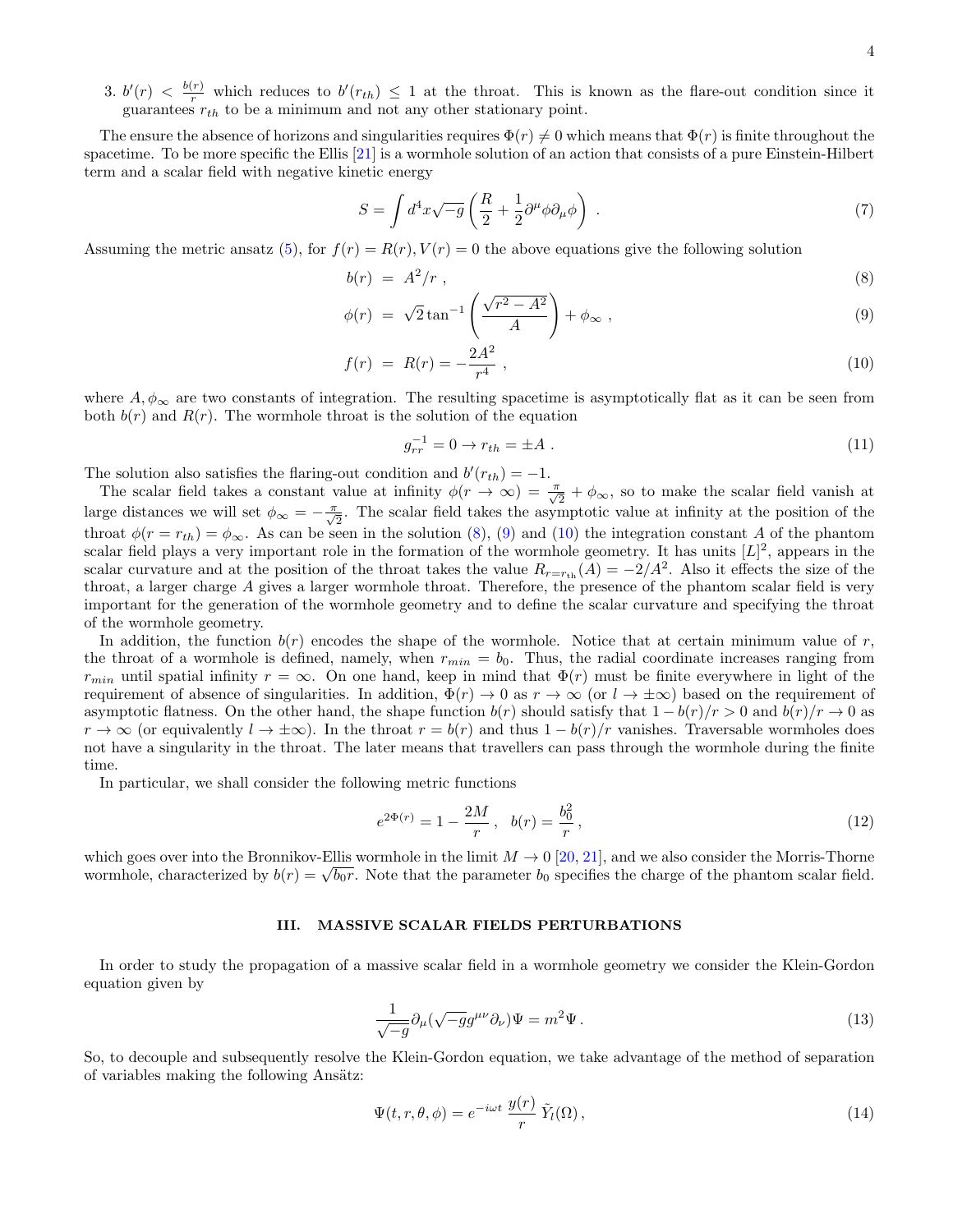where  $\omega$  is the unknown frequency (which will be determined), while  $\tilde{Y}_l(\Omega)$  are the spherical harmonics, and they depend on the angular coordinates only  $[55]$ . After the implementation of the above mentioned Ansätz it is easy to obtain, for the radial part, a Schrödinger-like equation, namely

<span id="page-4-3"></span>
$$
\frac{\mathrm{d}^2 y}{\mathrm{d}r^{*2}} + [\omega^2 - V(r^*)]y = 0,\tag{15}
$$

where  $r^*$  is the well-known tortoise coordinate, i.e.,

$$
r^* \equiv \int \frac{\mathrm{d}r}{e^{\Phi}\sqrt{1 - \frac{b(r)}{r}}} \,. \tag{16}
$$

Finally, the effective potential (for scalar perturbations) is then given by [\[56\]](#page-15-19)

<span id="page-4-4"></span>
$$
V(r) = e^{2\Phi} \left( m^2 + \frac{\ell(\ell+1)}{r^2} - \frac{b'r - b}{2r^3} + \frac{1}{r} \left( 1 - \frac{b'}{r} \right) \Phi' \right),\tag{17}
$$

where, the prime denotes differentiation with respect to the radial coordinate, and  $\ell \geq 0$  is the angular degree. Be aware and notice that we can identify  $L^2 \equiv \ell(\ell+1)$  as the square of the angular momentum. Thus, we have reduced the problem to the familiar one dimensional Schrödinger equation with energy  $\omega^2$  and effective potential  $V(r)$ .

The wormhole connects two different regions of the space. Such regions are located at " $\pm \infty$ ", and only via the throat is where such spaces connect. In order to obtain the QNFs, it is necessary to consider appropriated boundary conditions. The wormhole geometry is asymptotically flat and the effective potential (with respect to the tortoise coordinate) is a barrier which take constant values at both infinities, therefore we consider pure outgoing waves at  $+\infty$  and  $-\infty$ , which yields

$$
\Psi \sim e^{+i\sqrt{\omega^2 - m^2}r^*}, \quad r^* \to +\infty.
$$
  
\n
$$
\Psi \sim e^{-i\sqrt{\omega^2 - m^2}r^*}, \quad r^* \to -\infty.
$$
\n(18)

which are similar to those of a black hole in the tortoise coordinate [\[51,](#page-15-14) [57\]](#page-15-20).

### <span id="page-4-0"></span>IV. QUASINORMAL FREQUENCIES

### <span id="page-4-1"></span>A. Numerical methods

### <span id="page-4-2"></span>1. WKB method

The semi-analytical Wentzel-Kramers-Brillouin (WKB) method can be used for effective potentials which have the form of potential barriers that approach to constant values at the horizon and at spatial infinity [\[13\]](#page-13-4) and has been used to determine the QNFs for asymptotically flat and asymptotically de Sitter black holes, also it has been applied to determine the QNFs of asymptotically flat wormhole geometries. The QNMs are determined by the behaviour of the effective potential near its maximum value  $r_0^*$ . The Taylor series expansion of the potential around its maximum is given by

$$
V(r^*) = V(r_0^*) + \sum_{i=2}^{\infty} \frac{V^{(i)}}{i!} (r^* - r_0^*)^i,
$$
\n(19)

where

$$
V^{(i)} = \frac{d^i}{dr^{*i}} V(r^*)|_{r^* = r_0^*}
$$
\n(20)

corresponds to the *i*-th derivative of the effective potential with respect to the tortoise coordinate  $r^*$  evaluated at the maximum of the potential. The QNFs in the WKB approximation carried to third order beyond the eikonal approximation are given by [\[58\]](#page-16-0)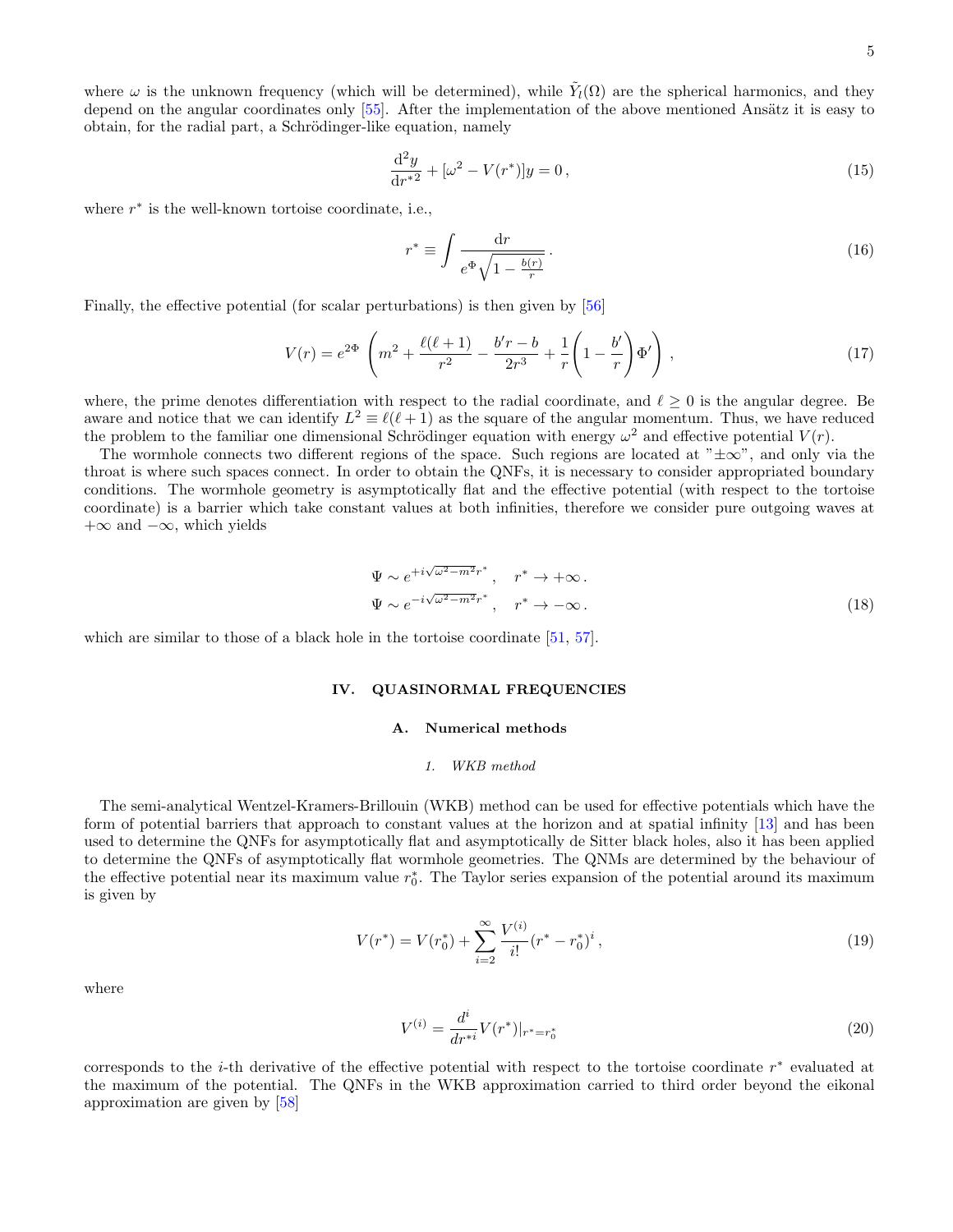<span id="page-5-1"></span>
$$
\omega^2 = V(r_0^*) - 2iU , \qquad (21)
$$

where

<span id="page-5-2"></span>
$$
U = N\sqrt{-V^{(2)}/2} + \frac{i}{64}\left(-\frac{1}{9}\frac{V^{(3)2}}{V^{(2)2}}(7+60N^2) + \frac{V^{(4)}}{V^{(2)}}(1+4N^2)\right) + \frac{N}{2^{3/2}288}\left(\frac{5}{24}\frac{V^{(3)4}}{(-V^{(2)})^{9/2}}(77+188N^2) + \frac{3}{4}\frac{V^{(3)2}V^{(4)}}{(-V^{(2)})^{7/2}}(51+100N^2) + \frac{1}{8}\frac{V^{(4)2}}{(-V^{(2)})^{5/2}}(67+68N^2) + \frac{V^{(3)}V^{(5)}}{(-V^{(2)})^{5/2}}(19+28N^2) + \frac{V^{(6)}}{(-V^{(2)})^{3/2}}(5+4N^2)\right),
$$

and  $N = n + 1/2$ , where  $n = 0, 1, 2, \ldots$  is the overtone number. Now, by considering  $L^2 = \ell(\ell + 1)$  large, the QNFs are approximately given by

$$
\omega = \omega_1 L + \omega_0 + \omega_{-1} L^{-1} + \omega_{-2} L^{-2} + \mathcal{O}(L^{-3}).
$$
\n(22)

In the next section we shall employ the third order WKB formula [\(21\)](#page-5-1) to determine approximate analytical values of the QNFs for large values of the angular momentum [\(22\)](#page-5-2) and the critical scalar field mass for the two wormhole geometries mentioned. Additionally, we have used the Wolfram Mathematica [\[59\]](#page-16-1) code utilizing the WKB method at order six [\[60\]](#page-16-2) to evaluate the QNFs numerically.

### <span id="page-5-0"></span>2. Pseudospectral Chebyshev method

In this section we use the pseudospectral Chebyshev method to calculate the QNFs for a massless scalar field in the Generalized Bronnikov-Ellis wormhole. In this case, Eq. [\(15\)](#page-4-3) can be written as

<span id="page-5-3"></span>
$$
(2M - r) (b_0^2 - r^2) y''(r) + \frac{-3Mb_0^2 + Mr^2 + b_0^2 r}{r} y'(r) + \frac{M((2\ell^2 + 2\ell - 1) r^2 + 3b_0^2) - r (r^2 (\ell^2 + \ell - r^2 \omega^2) + b_0^2))}{r^2} y(r) = 0.
$$
 (23)

The effective potential  $V(r^*) \to 0$  when  $r^* \to \infty$  and the boundary condition satisfied by the QNMs at infinity is given by

$$
y \sim e^{i\omega r^*}
$$
 as  $r^* \to \infty$ .

So, there are only outgoing waves at infinity, which can be transformed to

$$
y \sim e^{i\omega r} r^{i\omega M} \text{ as } r \to \infty.
$$
 (24)

Also, since the potential is symmetric about the throat of the wormhole, which is located at  $r_0^* = 0$ , the solutions will be symmetric or anti-symmetric. Therefore, we impose the following boundary conditions at the throat,  $\frac{dy}{dr^*}\Big|_{r^*_{\phi}}=0$ for the symmetric solutions and  $y(r_0^*) = 0$  for the anti-symmetric solutions. These boundary conditions yields the even and odd overtones, respectively. Similar boundary conditions have been applied in  $[61, 62]$  $[61, 62]$  $[61, 62]$  for other wormhole geometries, where the QNMs were obtained by direct integration of the wave equation.

For the symmetric solutions it is convenient to define  $y = e^{i\omega r} r^{i\omega M} \chi(r)$ , which satisfies the boundaries conditions when  $\chi(r)$  is regular in  $b_0 \leq r < \infty$ . Then, performing the following change of coordinate  $z = 1 - \frac{b_0}{r}$ , Eq. [\(23\)](#page-5-3) is transformed to

$$
(z-2)z(z-1)^2(b_0+2M(z-1))\chi''(z) + ((z-1)(3b_0(z-2)z+b_0+M(z-1)(7(z-2)z+2)) + 2i\omega(z-2))
$$
  
\n
$$
z(b_0+2M(z-1))(b_0-Mz+M)\chi'(z) + (b_0(-b_0^2\omega^2+ib_0\omega(z-1)+\ell^2+\ell+(z-1)^2) + M(z-1)(ib_0\omega(z-1)+2\ell(\ell+1)+3z^2-6z+2) + M^2\omega(3b_0\omega(z-2)z-i(z-1)(5(z-2)z+2)) - 2M^3\omega^2(z-2)
$$
  
\n
$$
(z-1)z)\chi(z) = 0,
$$
\n(25)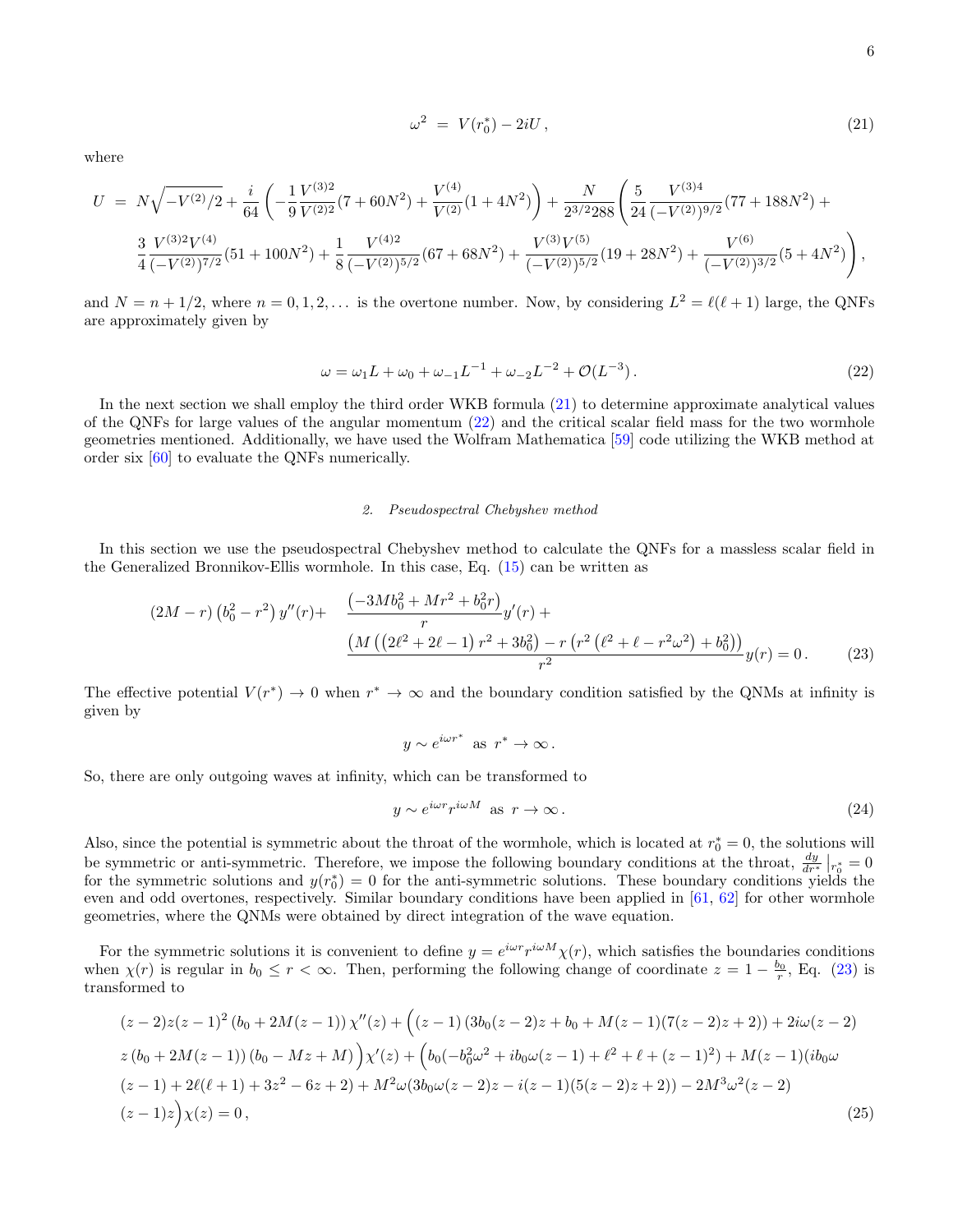where the coordinate z lies in the range  $[0, 1]$ ,  $z = 0$  corresponds to the throat and  $z = 1$  corresponds to spatial infinity.

For the anti-symmetric solutions it is convenient to define  $y = (r - b_0)^{1/2} e^{i\omega r} r^{i\omega M - 1/2} \chi(r)$ , which satisfies the boundaries conditions when  $\chi(r)$  is regular in  $b_0 \leq r < \infty$ . Then, performing the following change of coordinate  $z = 1 - \frac{b_0}{r}$ , Eq. [\(23\)](#page-5-3) is transformed to

$$
4b_0^2(z-2)z(z-1)^2(b_0+2M(z-1))\chi''(z)+4b_0^2((z-1)(b_0(z(4z-9)+3)+M(z-1)(z(9z-20)+6))+
$$
  
\n
$$
2i\omega(z-2)z(b_0+2M(z-1))(b_0+M(-z)+M)\chi'(z)+b_0^2(2M(z-1)(2ib_0\omega(2z-3)+4\ell(\ell+1)+12z^2-
$$
  
\n
$$
29z+15)+b_0(-4b_0^2\omega^2+4ib_0\omega(2z-3)+4\ell(\ell+1)+9z^2-22z+13)+4M^2\omega(3b_0\omega(z-2)z-i(z-1)(z-1)(z-1)(z-1)(z-1))
$$
  
\n
$$
(7z-16)+6))-8M^3\omega^2(z-2)(z-1)z\chi(z)=0.
$$
\n(26)

 $\sum_{i=0}^{\infty} c_i \varphi_i(z)$ , where  $c_i$  are the coefficients of the expansion, and we choose the Chebyshev polynomials  $T_j(x)$ The pseudospectral method is implemented by expanding  $\chi(z)$  in a complete basis of functions  $\{\varphi_i(z)\}\colon \chi(z) =$  $\overline{\cos(j \cos^{-1} x)}$  as the basis that are well defined in the interval  $x \in [-1,1]$ , and j corresponds to the grade of the polynomial. The sum is truncated until some value N, therefore the function  $\chi(z)$  is approximated by

$$
\chi(z) \approx \sum_{i=0}^{N} c_i T_i(x). \tag{27}
$$

Thus, the solution is assumed to be a finite linear combination of the Chebyshev polynomials. Since  $z \in [0,1]$ , the relation between the coordinates x and z is  $x = 2z - 1$ . Then, the interval [0,1] is discretized at the Chebyshev collocation points  $z_i$  by using the so-called Gauss-Lobatto grid, where

$$
z_j = \frac{1}{2} [1 - \cos(\frac{j\pi}{N})], \quad j = 0, 1, ..., N.
$$
 (28)

The corresponding differential equation is then evaluated at each collocation point. So, a system of  $N+1$  algebraic equations is obtained, which corresponds to a generalized eigenvalue problem which is solved numerically to obtain the QNMs spectrum, by employing the built-in Eigensystem [ ] procedure in Wolfram's Mathematica [\[59\]](#page-16-1).

In Tables [I](#page-6-0) and [II](#page-7-1) we show the fundamental QNFs and the first overtone calculated using the WKB approximation and the pseudospectral Chebyshev method, we see a good agreement, specially for high  $\ell$ . We observe that when M increases the WKB method is less accurate for low values of  $\ell$ .

<span id="page-6-0"></span>

| TABLE I: QNFs $\omega b_0$ for massless scalar field perturbations for the Bronnikov-Ellis wormhole with $n = 0, 1$ , for several values |
|------------------------------------------------------------------------------------------------------------------------------------------|
| of the angular momentum $\ell$ of the scalar field using the six order WKB approximation and the pseudospectral Chebyshev                |
| method.                                                                                                                                  |

| $n=0$  |                           |                            |  |  |
|--------|---------------------------|----------------------------|--|--|
| $\ell$ | WKB                       | pseudospectral             |  |  |
| 1      | 1.58240688-0.52094760 i   | 1.57270839 - 0.52970088 i  |  |  |
| 3      | 3.53418275-0.50723853 i   | 3.53428741-0.50692165 i    |  |  |
| 5      | 5.52229633-0.50299528 i   | 5.52230920-0.50295823 i    |  |  |
| 10     | 10.51183943-0.50083950 i  | 10.51183964-0.50083853 i   |  |  |
| 15     | 15.50804387-0.50038776 i  | 15.50804389 - 0.50038767 i |  |  |
| 20     | 20.50608858-0.50022226 i  | 20.50608858 - 0.50022224 i |  |  |
| 30     | 30.50409562-0.50010061 i  | 30.50409562-0.50010061 i   |  |  |
|        | $n=1$                     |                            |  |  |
| $\ell$ | WKB                       | pseudospectral             |  |  |
| 1      | 1.26019632-1.65600690 i   | 1.25582759 - 1.70245148 i  |  |  |
| 3      | 3.39009551-1.53845539 i   | 3.39009976-1.53721055 i    |  |  |
| 5      | 5.43086691 - 1.51543326 i | 5.43090081-1.51524731 i    |  |  |
| 10     | 10.46413272-1.50423343 i  | 10.46413347 - 1.50422829 i |  |  |
| 15     | 15.47575749-1.50194642 i  | 15.47575755 - 1.50194589 i |  |  |
| 20     | 20.48168591-1.50111377 i  | 20.48168592 - 1.50111367 i |  |  |
| 30     | 30.48769836-1.50050355 i  | 30.48769836 - 1.50050354 i |  |  |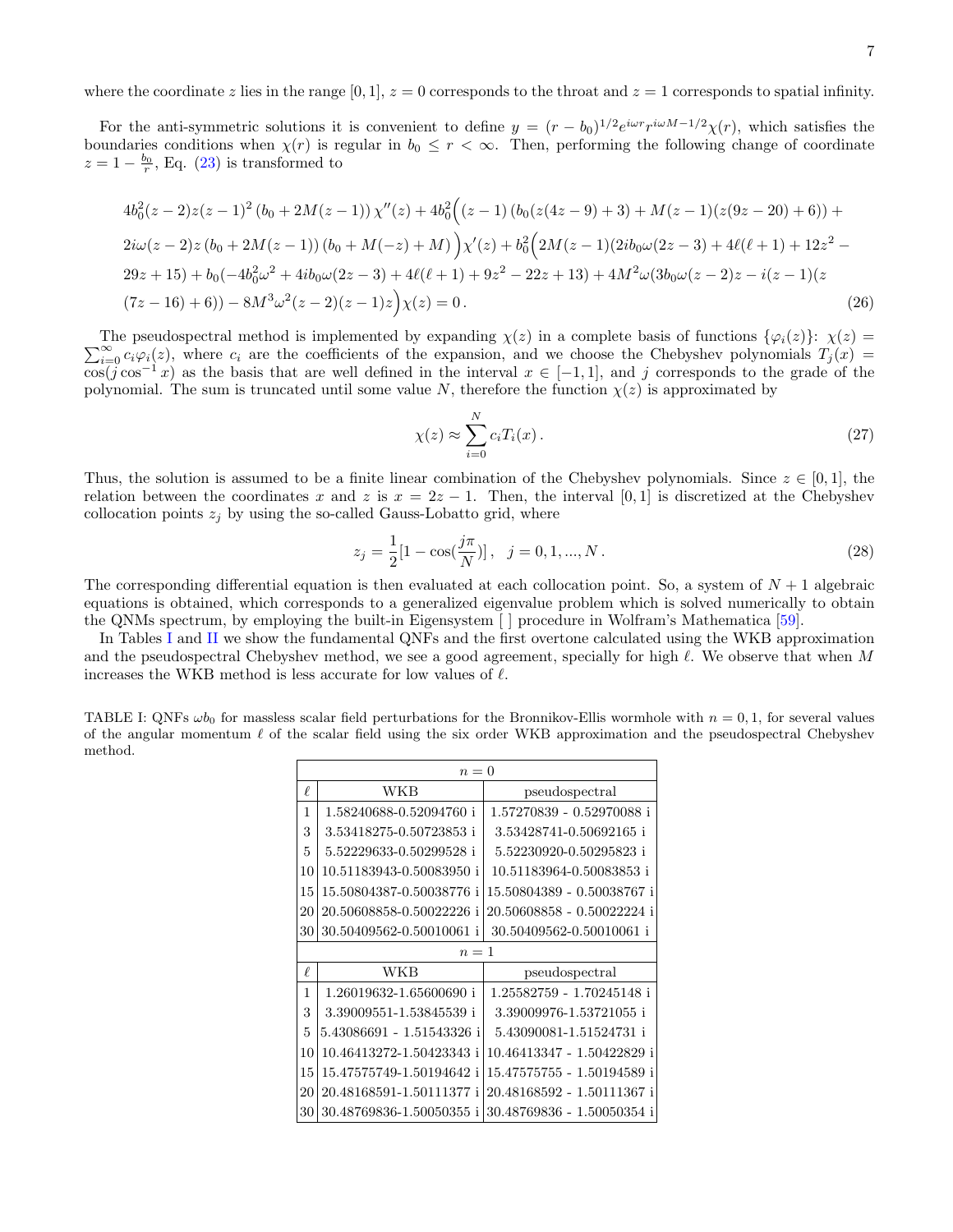<span id="page-7-1"></span>TABLE II: QNFs  $\omega b_0$  for massless scalar field perturbations for the Generalized Bronnikov-Ellis wormhole with  $M/b_0 = 0.2$ ,  $n = 0, 1$ , for several values of the angular momentum  $\ell$  of the scalar field using the six order WKB approximation and the pseudospectral Chebyshev method.

|    | $n=0$                    |                          |  |  |  |
|----|--------------------------|--------------------------|--|--|--|
| ₽  | WKB                      | pseudospectral           |  |  |  |
| 1  | 2.07409974-0.01995352 i  | 1.26184288-0.35838100 i  |  |  |  |
| 3  | 2.78480392-0.31403523 i  | 2.76272243-0.32940500 i  |  |  |  |
| 5  | 4.29701216-0.32089962 i  | 4.29516650-0.32260412 i  |  |  |  |
| 10 | 8.15242428-0.31819085 i  | 8.15238600-0.31824940 i  |  |  |  |
| 15 | 12.01936574-0.31718861 i | 12.01936256-0.31719541   |  |  |  |
| 20 | 15.88919723-0.31678931   | 15.88919672-0.31679069 i |  |  |  |
| 30 | 23.63192203-0.31648546   | 23.63192200-0.31648560 i |  |  |  |
|    | $n=1$                    |                          |  |  |  |
| ₽  | WKB                      | pseudospectral           |  |  |  |
| 1  | 5.60190637+0.44619248 i  | 1.12961440-1.14814627 i  |  |  |  |
| 3  | 2.92789699-0.81127205 i  | 2.71575841-1.00573220 i  |  |  |  |
| 5  | 4.29045541-0.95572400 i  | 4.27080139-0.97685590 i  |  |  |  |
| 10 | 8.14306669-0.95728640 i  | 8.14260660-0.95800302 i  |  |  |  |
| 15 | 12.01345291-0.95314405 i | 12.01341265-0.95322867 i |  |  |  |
| 20 | 15.88492607-0.95133409 i | 15.88491952-0.95135153 i |  |  |  |
| 30 | 23.6291682-0.94991320 i  | 23.62916774-0.94991495 i |  |  |  |

In Table [III](#page-7-2) we show the fundamental QNFs for several values of  $\ell$  and  $M/b_0$  using the pseudospectral Chebyshev method. We observe that the imaginary part of the QNFs decreases as  $\ell$  increases; however, for  $M/b_0 = 0.4$  the decreasing is much faster and the imaginary part tends to zero as  $\ell$  increases. Furthermore, in Fig. [1](#page-8-1) we plot the behaviour of the imaginary part of the QNFs for a massless scalar field as a function of  $b_0$  for  $M = 1$  and  $\ell = 0, 10, 20$ . Note that the imaginary part tends to zero when  $b_0 \to 2M$ , and there is a range where  $-Im(\omega)$  increases when  $b_0$ increases until it reaches a maximum value and then begin to decreasing when  $b_0$  increases. Also, for a fixed value of  $b_0$  we observe that  $-Im(\omega)$  decreases when  $\ell$  increases.

TABLE III: Fundamental QNFs  $\omega b_0$  for massless scalar field perturbations for the Generalized Bronnikov-Ellis wormhole for several values of the angular momentum and  $M/b_0$  using the pseudospectral Chebyshev method.

<span id="page-7-2"></span>

| $M/b_0 = 0.1$                         | $M/b_0 = 0.2$                                                                                      | $M/b_0 = 0.3$                                     | $M/b_0 = 0.4$                                                                                                                                                                                                                                                                                        |
|---------------------------------------|----------------------------------------------------------------------------------------------------|---------------------------------------------------|------------------------------------------------------------------------------------------------------------------------------------------------------------------------------------------------------------------------------------------------------------------------------------------------------|
| $\ell = 0$   0.64217472-0.52979187 i  | 0.60140772-0.43496986 i                                                                            | 0.55566949-0.33158637 i                           | 0.49376269-0.21360446 i                                                                                                                                                                                                                                                                              |
| $\ell = 10$   9.40544221-0.41934024 i |                                                                                                    | 8.15238600-0.31824940 i   6.68219785-0.17455013 i | 4.89133776-0.00536578 i                                                                                                                                                                                                                                                                              |
|                                       | $\ell = 20 18.34294833 - 0.41859975i 15.88919672 - 0.31679069i 12.99054975 - 0.16506712i $         |                                                   | 9.37995278-0.00005840 i                                                                                                                                                                                                                                                                              |
|                                       | $\ell = 30 27.28486839 - 0.41845231$ i $ 23.63192200 - 0.31648560$ i $ 19.30804041 - 0.16194591$ i |                                                   | 13.85644956-0.00000040 i                                                                                                                                                                                                                                                                             |
|                                       |                                                                                                    |                                                   | $\ell = 40 36.22794705 \cdot 0.41839947 \cdot i 31.37623574 \cdot 0.31637475 \cdot i 25.62859493 \cdot 0.16052566 \cdot i 18.33052377 \cdot 0.0000000025 \cdot i 31.37623574 \cdot 0.31637475 \cdot i 25.62859493 \cdot 0.16052566 \cdot i 18.33052377 \cdot 0.0000000025 \cdot i 31.37623574 \cdot$ |

In the following, we shall consider only the WKB method to study the anomalous behaviour and the critical scalar field mass, which is defined for large- $\ell$  values, where the WKB approximation in general yields accurate values of the QNFs.

### <span id="page-7-0"></span>B. Critical scalar fields mass

In this section, we consider the eikonal limit  $\ell \to \infty$  to estimate the critical scalar field mass for two wormhole geometries, by considering  $\omega_I^{\ell} = \omega_I^{\ell+1}$  as a proxy for where the transition or critical behaviour occurs [\[63\]](#page-16-5).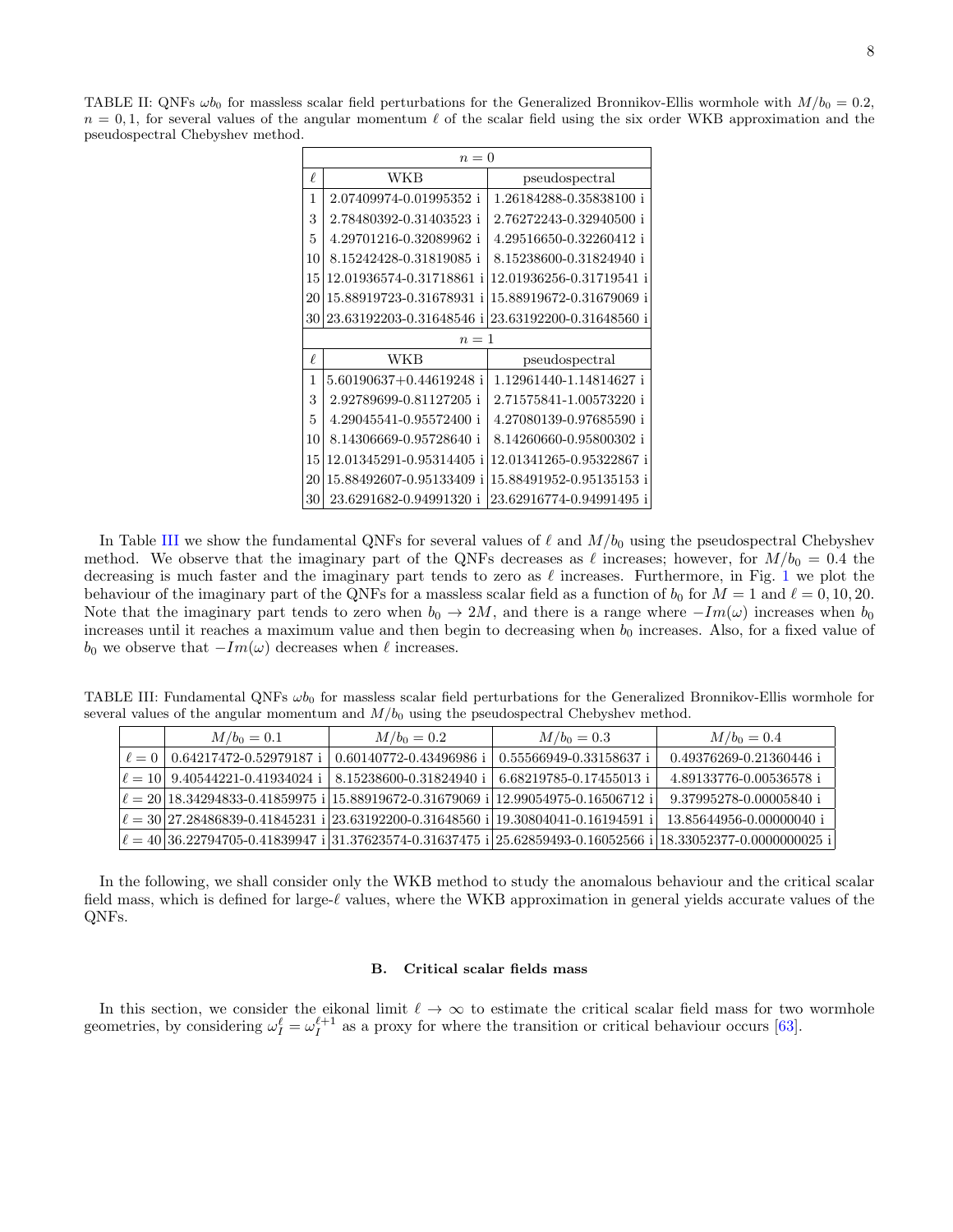

<span id="page-8-1"></span>FIG. 1: The behaviour of  $-Im(\omega)$  for massless scalar field as a function of  $b_0$  for the Generalized Bronnikov-Ellis wormhole with  $M = 1$ ,  $n = 0$ , and  $\ell = 0, 10, 20$  using the pseudospectral Chebyshev method.

## <span id="page-8-0"></span>1. Generalized Bronnikov-Ellis wormhole

The maximum of the potential is located at  $r = r_0$ , which is found from the condition  $b(r_0) = r_0$ , which yields  $r_0 = b_0$  or  $r_0^* = 0$ , and its value is given by

$$
V(r_0^*) = -\frac{2M - b_0}{b_0^3}L^2 - \frac{(2M - b_0)(1 + m^2b_0^2)}{b_0^3},\tag{29}
$$

while the second derivative of the potential evaluated at  $r_0^*$  yields

$$
V^{(2)}(r_0^*) = -\frac{2(2M - b_0)(3M - b_0)}{b_0^6}L^2 - \frac{2(2M - b_0)(-2b_0 + M(6 + m^2b_0^2))}{b_0^6}.
$$
\n
$$
(30)
$$

For the higher derivatives, we obtain the following expressions

$$
V^{(3)}(r_0^*) = 0,
$$
  
\n
$$
V^{(4)}(r_0^*) = -\frac{2(2M - b_0)(102M^2 - 73Mb_0 + 12b_0^2)}{b_0^9}L^2 - \frac{2(2M - b_0)(36b_0^2 - Mb_0(215 + 9m^2b_0^2) + 2M^2(147 + 11m^2b_0^2))}{b_0^9},
$$
  
\n
$$
V^{(5)}(r_0^*) = 0,
$$
  
\n
$$
V^{(6)}(r_0^*) = -\frac{2(2M - b_0)(8472M^3 - 9406M^2b_0 + 3309Mb_0^2 - 360b_0^3)}{b_0^{12}}L^2 - \frac{2(2M - b_0)(-1440b_0^3 + 3Mb_0^2(4296 + 75m^2b_0^2) + 8M^3(3918 + 173m^2b_0^2) - 2M^2b_0(17836 + 567m^2b_0^2))}{b_0^{12}}.
$$
\n(31)

Now, considering  $L$  large, the QNFs are approximately given by

$$
\omega = \omega_1 L + \omega_0 + \omega_{-1} L^{-1} + \omega_{-2} L^{-2} + \mathcal{O}(L^{-3}), \qquad (32)
$$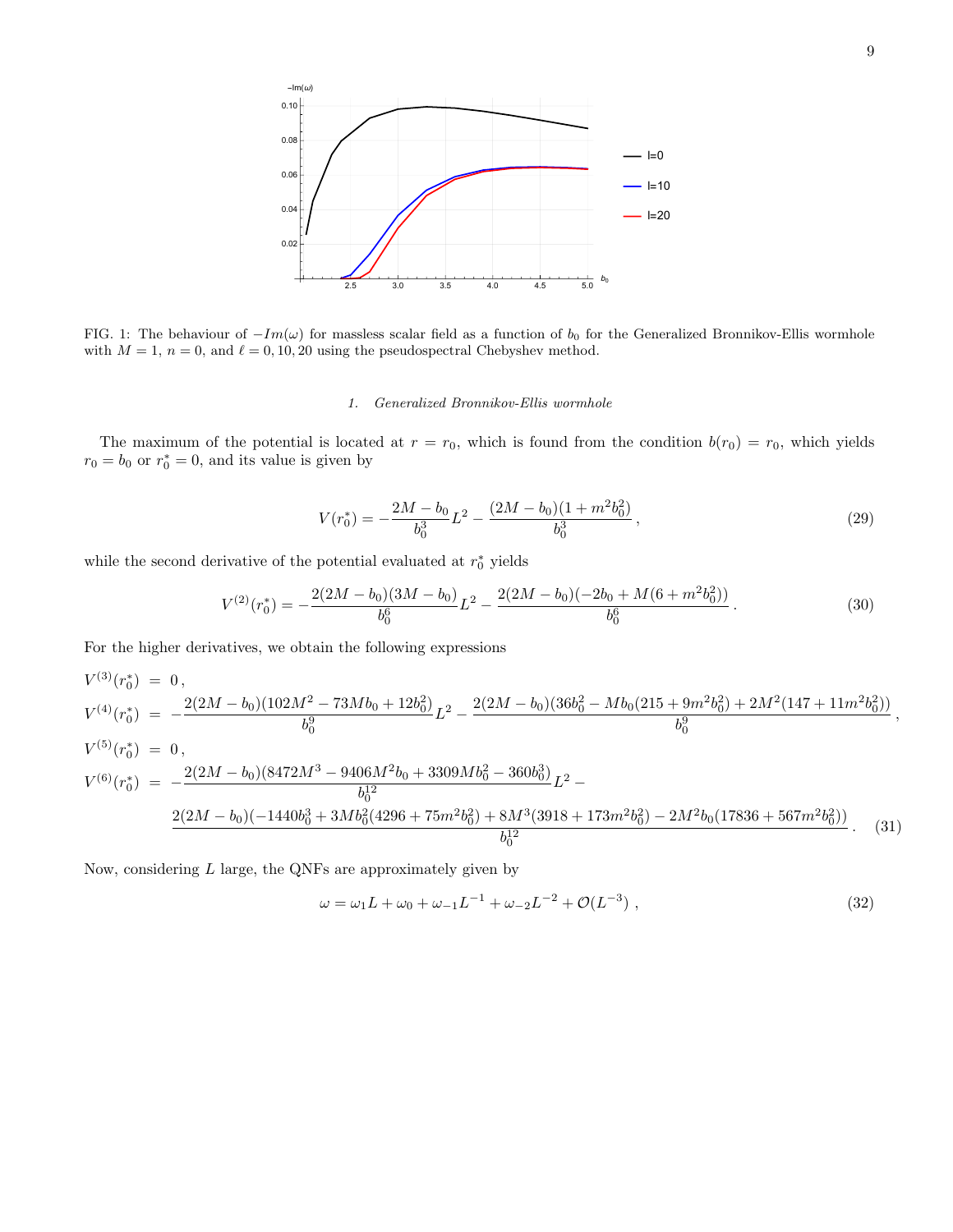and using  $(21)$  we obtain

$$
\omega_{1}b_{0} = \sqrt{1 - 2\frac{M}{b_{0}}},
$$
\n
$$
\omega_{0}b_{0} = -\frac{i(2n+1)\sqrt{1 - 3\frac{M}{b_{0}}}}{2},
$$
\n
$$
\omega_{-1}b_{0} = \frac{\left(\frac{M}{b_{0}}\right)^{2}(96b_{0}^{2}m^{2} - 60n(n+1) + 30) + \frac{M}{b_{0}}(-80b_{0}^{2}m^{2} + 50n(n+1) - 31) - 8(-2b_{0}^{2}m^{2} + n^{2} + n - 1)}{32\left(1 - 3\frac{M}{b_{0}}\right)\sqrt{1 - 2\frac{M}{b_{0}}}},
$$
\n
$$
\omega_{-2}b_{0} = -i(2n+1)\left(12\left(\frac{M}{b_{0}}\right)^{4}(-384m^{2}b_{0}^{2} + 115n(n+1) + 171) + 4\left(\frac{M}{b_{0}}\right)^{3}(1920m^{2}b_{0}^{2} - 499n(n+1) - 723) + \left(\frac{M}{b_{0}}\right)^{2}(-4736m^{2}b_{0}^{2} + 961n(n+1) + 1585) + 4\left(\frac{M}{b_{0}}\right)(5(64m^{2}b_{0}^{2} - 21) - 48n(n+1)) + 16(-8m^{2}b_{0}^{2} + n^{2} + n + 3)\right)/\left(512(1 - 3\frac{M}{b_{0}})^{5/2}(1 - 2\frac{M}{b_{0}})\right).
$$
\n(33)

Interestingly,  $\omega_{-1}$  and  $\omega_{-2}$  diverge when  $M/b_0 = 1/3$  and  $1/2$ , also the second derivative of the potential  $V^{(2)}(r_0^*)$ evaluated at the maximum  $r_0^*$  is zero for those values of  $M/b_0$  when  $m = 0$ . Furthermore, for  $M/b_0 < 1/3$   $\omega$  is complex, but for  $M/b_0 > 1/3$ ,  $\omega_0$  and  $\omega_{-2}$  become real, therefore  $\omega$  is real in the interval  $1/3 < M/b_0 < 1/2$  and there is not a critical mass. Comparing this behaviour with the more accurate values obtained with the pseudospectral Chebyshev method in Table [III,](#page-7-2) we can observe that for  $M/b_0 = 0.4$  and high values of  $\ell$  the QNFs have a very small, but non-null imaginary part which is much smaller than for the other values of  $M/b_0 = 0.1, 0.2, 0.3$ . See also Fig. [1.](#page-8-1)

As we mentioned, in order to estimate the critical scalar field mass we consider  $\omega_I^{\ell} = \omega_I^{\ell+1}$  as a proxy for where the transition or critical behaviour occurs. So, the critical scalar field mass is given by

$$
m_c b_0 = \frac{\sqrt{-2\left(\frac{M}{b_0}\right)^3 (499n(n+1) + 723) + \frac{1}{2} \left(\frac{M}{b_0}\right)^2 (961n(n+1) + 1585) - 6\left(\frac{M}{b_0}\right) (16n(n+1) + 35) + 8(n^2 + n + 3) + 6\left(\frac{M}{b_0}\right)^4 (115n(n+1) + 171)}}{8\left(1 - 3\frac{M}{b_0}\right)\left(1 - 2\frac{M}{b_0}\right)},\tag{34}
$$

valid for  $M/b_0 < 1/3$ .

A general expression for the critical scalar field mass for a generic static and spherically symmetric wormhole [\(5\)](#page-2-1) with arbitrary metric functions  $\Phi(r)$  and  $b(r)$  is given in Appendix [A.](#page-11-2) Note that the above expression for  $m_c b_0$  diverges when  $M/b_0 = 1/3$ , and 1/[2](#page-9-0). In Fig. 2 we plot the behaviour of the critical scalar field mass as a function of  $b_0$  for  $M = 1$  and for the overtone numbers 0, and 1. We observe the critical mass diverges for  $b_0 = 3$ . Also, we observe that the critical mass decreases when  $b_0$  increases and increases when the overtone number increases.



<span id="page-9-0"></span>FIG. 2: The behaviour of  $m_c$  as a function of  $b_0$  for the Generalized Bronnikov-Ellis wormhole.

In Fig. [3](#page-10-1) we plot the behaviour of  $-Im(\omega)b_0$  as a function of mb<sub>0</sub>. We can observe an inverted behavior of  $\omega_I(\ell)$ . For  $m > m_c$ ,  $\omega_I$  increases with  $\ell$ ; whereas, for  $m < m_c$ ,  $\omega_I$  decreases when  $\ell$  increases. The numerical values are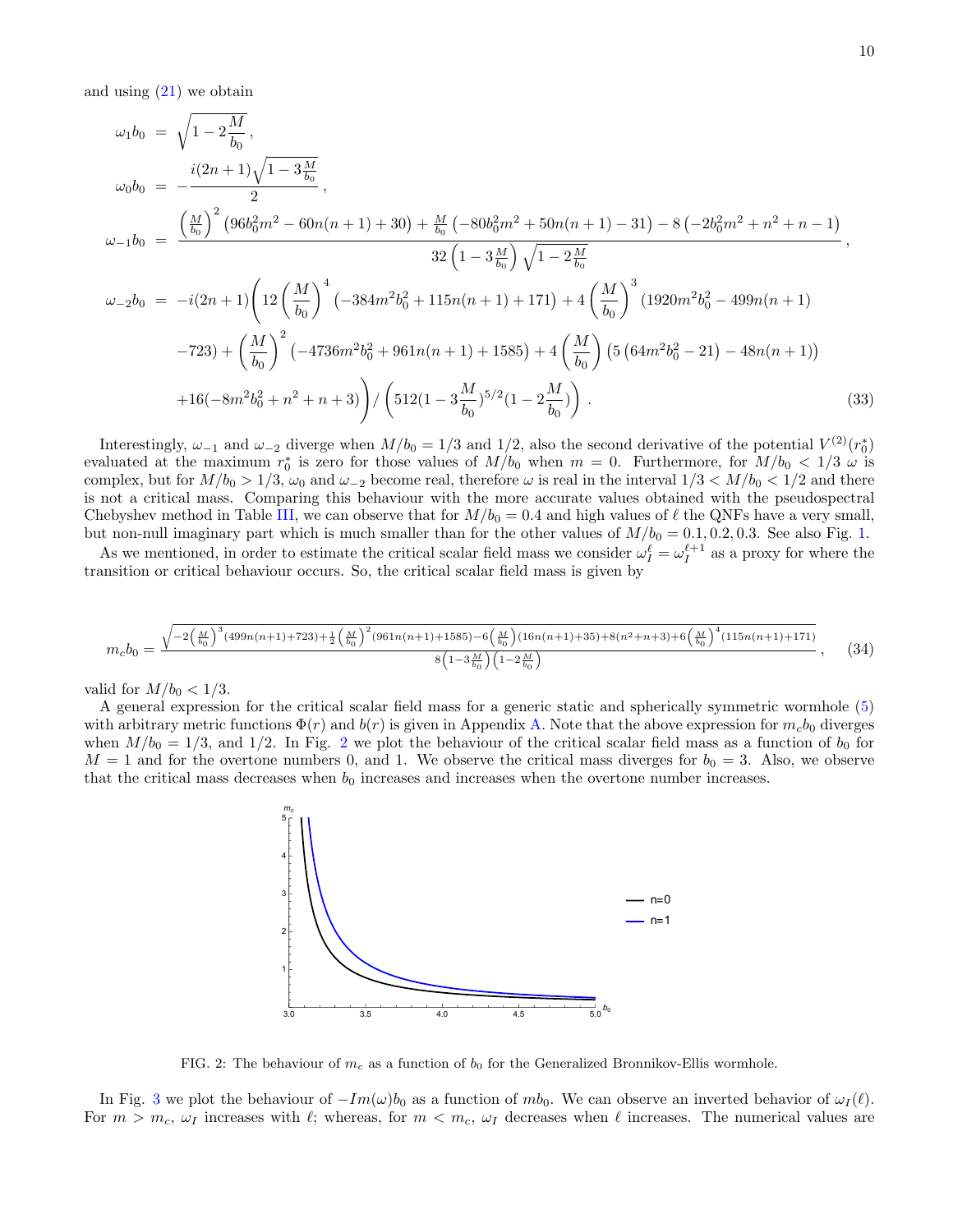in appendix  $(B)$ , Table [IV](#page-13-10) and [V.](#page-13-11) Also, it is possible to observe in such tables that the frequency of the oscillation increases when the angular number increases and when the parameter  $mb_0$  increases.



<span id="page-10-1"></span>FIG. 3: QNFs as a function of the scalar field mass for the Bronnikov-Ellis wormhole with  $\ell = 30, 40, 50$ .  $M/b_0 = 0$  left panel, and  $M/b_0 = 0.2$  right panel.

### <span id="page-10-0"></span>2. Morris-Thorne wormhole

The maximum of the potential is located at  $r = b_0$  or  $r_0^* = 0$ , and its value is given by

$$
V(r_0^*) = \frac{1}{b_0^2}L^2 + m^2 + \frac{1}{4b_0^2},\tag{35}
$$

while the second derivative of the potential evaluated at  $r_0^*$  yields

$$
V^{(2)}(r_0^*) = -\frac{1}{2b_0^4}L^2 - \frac{5}{32b_0^4}.
$$
\n(36)

For the higher derivatives, we obtain the following expressions

$$
V^{(3)}(r_0^*) = 0, \t\t(37)
$$

$$
V^{(4)}(r_0^*) = \frac{21}{16b_0^6}L^2 + \frac{15}{32b_0^6},\tag{38}
$$

$$
V^{(5)}(r_0^*) = 0,\t\t(39)
$$

$$
V^{(6)}(r_0^*) = -\frac{261}{32b_0^8}L^2 - \frac{3285}{1024b_0^8}.
$$
\n(40)

Then, considering Eq.  $(21)$  and the expansion  $(22)$  for L large the QNFs are approximately given by

$$
\omega b_0 = L - \frac{i(2n+1)}{4} + \frac{128b_0^2m^2 - 10n(n+1) + 19}{256}L^{-1} - \frac{i(2n+1)(-2048b_0^2m^2 + 65n(n+1) - 27)}{16384}L^{-2} + \mathcal{O}(L^{-3}),
$$
\n(41)

and the critical scalar field mass is given by

$$
m_c b_0 = \frac{\sqrt{65n(n+1) - 27}}{32\sqrt{2}}.
$$
\n(42)

Notice that there is a critical scalar field mass only for  $n \geq 1$  which increases when the overtone number increases, and the QNFs do not have an anomalous decay rate behaviour for  $n = 0$ . In Fig. [4](#page-11-3) we plot the behaviour of  $-Im(\omega)b_0$ as a function of  $mb_0$ . We can observe an inverted behavior of  $\omega_I(\ell)$  for  $n = 1$  (right panel), where for  $m > m_c$ ,  $\omega_I$ increases with  $\ell$ ; whereas, for  $m < m_c$ ,  $\omega_I$  decreases when  $\ell$  increases. However, for the fundamental mode (left panel) there is not an anomalous decay rate behaviour of the QNMs. The numerical values are in appendix [\(B\)](#page-12-0), Table [VI](#page-14-9) and [VII.](#page-14-10) Also, it is possible to observe in such tables that the frequency of the oscillation increases when the angular number increases and when the parameter  $mb_0$  increases.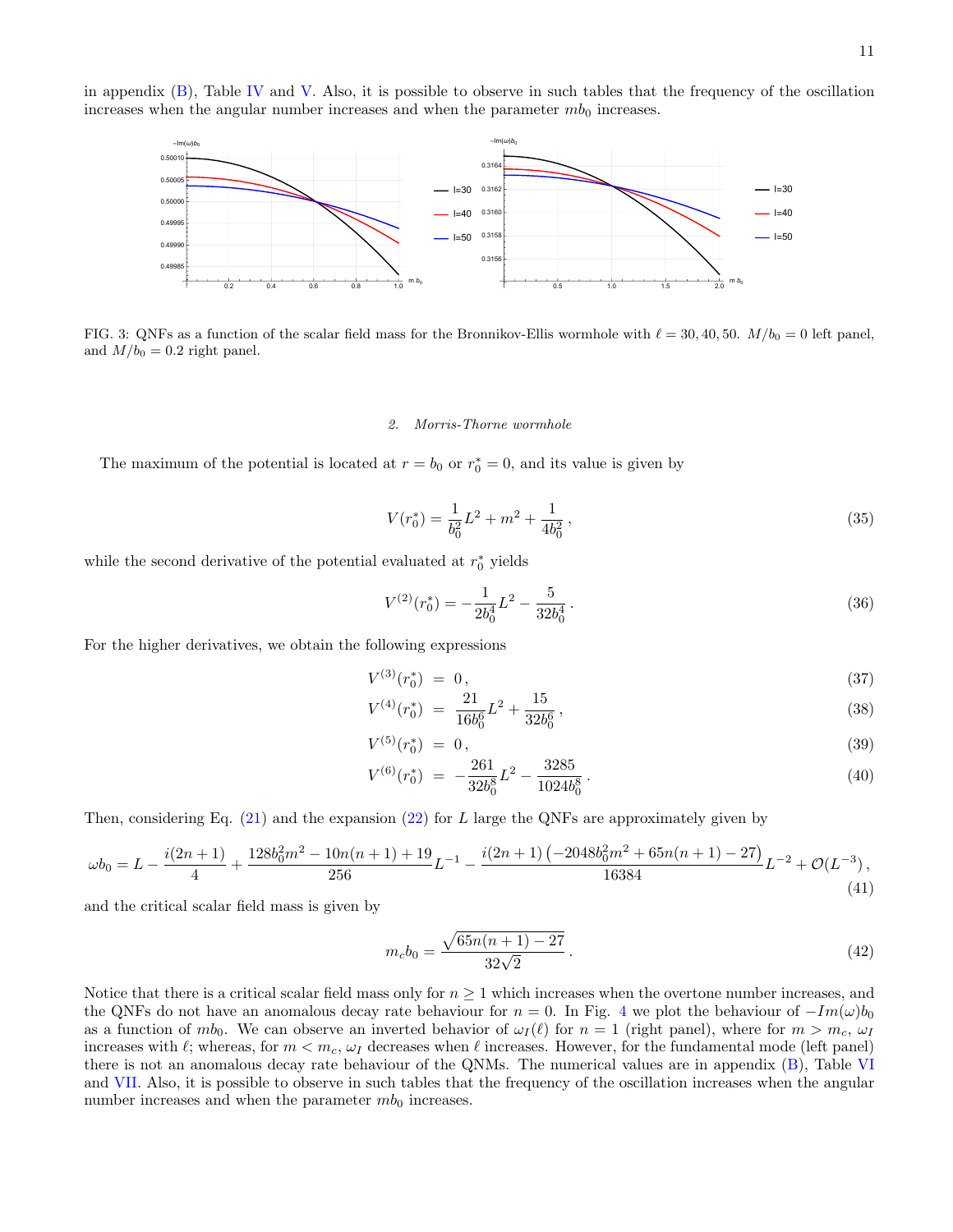

<span id="page-11-3"></span>FIG. 4: QNFs as a function of the scalar field mass for the Morris-Thorne wormhole with  $\ell = 30, 40, 50$ , left panel for  $n = 0$ and right panel for  $n = 1$ .

### <span id="page-11-0"></span>V. CONCLUSIONS

In this work we considered the Generalized Bronnikov-Ellis wormhole and the Morris-Thorne wormhole and we studied the propagation of massive scalar fields. We showed for the Generalized Bronnikov-Ellis wormhole that there is an anomalous decay rate of the quasinormal modes depending on a critical value of the mass of the scalar field which increases as the overtone number is increasing. In particular, we found that for  $b_0 < 3M$ , where  $b_0$  is the scalar charge forming the wormhole, that there is no a critical mass for the scalar field and the behaviour of the quasinormal frequencies is always anomalous. On the other hand, for  $b_0 > 3M$  there is a critical mass  $m_c$  of the scalar field and the quasinormal frequencies present an anomalous behaviour for  $m < m_c$  which changes for  $m > m_c$ . Also, the critical mass diverges for  $b_0 = 3M$ . Also, we showed that the propagation of massive scalar fields is stable in this wormhole background with a frequency of the oscillation increasing when the angular number increases and when the parameter  $mb_0$  increases.

On the other hand, for the Morris-Thorne wormhole the anomalous decay rate of the quasinormal modes is not present for the fundamental mode n. However, for  $n \geq 1$ , there is a range of values of the scalar field mass where the anomalous decay rate for the quasinormal modes is present, depending on a critical scalar field mass. Also the propagation of massive scalar fields is stable with a frequency of the oscillation increasing when the angular number increases and when the parameter  $mb_0$  increases. Furthermore, we employed the pseudospectral method that allows us to calculate the values of the QNFs for scalar field for large as well for small values for the angular number  $\ell$ , and the semi-analytical WKB method that only works well for high values of  $\ell$ . In particular, it should be mentioned that the WKB method at sixth-order used by Konoplya certainly allowed to diminish the relative error of the QNFs for several cases by quite a few times or even orders. However, the WKB approach did not allow one to compute  $n >> \ell$ modes with satisfactory accuracy in many circumstances [\[60\]](#page-16-2). Thus, the inclusion of the computation of the QNMs using the pseudospectral method is novel by itself.

It would be interesting to extent this work to the study of wormholes in AdS spacetimes. Wormholes in AdS spacetimes where discussed in [\[67\]](#page-16-6), in an attempt to yield some information about the physics of closed Universes. Such discussion is connected with the physics of inflation, and its connection with vacuum decay. A unique realization of such ideas is baby-Universe formation by quantum tunneling which eventually disconnect from the parent spacetime [\[68\]](#page-16-7). Recently, these ideas of connecting the physics of wormhole spacetimes to baby-Universes were revisited in [\[69\]](#page-16-8), using features associated with a negative cosmological constant and asymptotically AdS boundaries. The presence of the two AdS boundaries will make the scattered waves to be trapped in the wormhole photosphere and it would be interesting to study there effect on the quasinormal modes and quasinormal frequencies.

### <span id="page-11-1"></span>Acknowlegements

This work is partially supported by ANID Chile through FONDECYT Grant  $N^{\Omega}$  1220871 (P.A.G., and Y. V.).  $\hat{A}$ . R. is funded by the María Zambrano contract ZAMBRANO21-25 (Spain).

### <span id="page-11-2"></span>Appendix A: WKB method

In this appendix we show the expressions of the QNFs and the critical scalar field mass obtained using the third order WKB approximation for a generic static and spherically symmetric wormhole [\(5\)](#page-2-1) with arbitrary metric functions  $\Phi(r)$  and  $b(r)$  for which the WKB approximation is applicable. The maximum of the potential [\(17\)](#page-4-4) is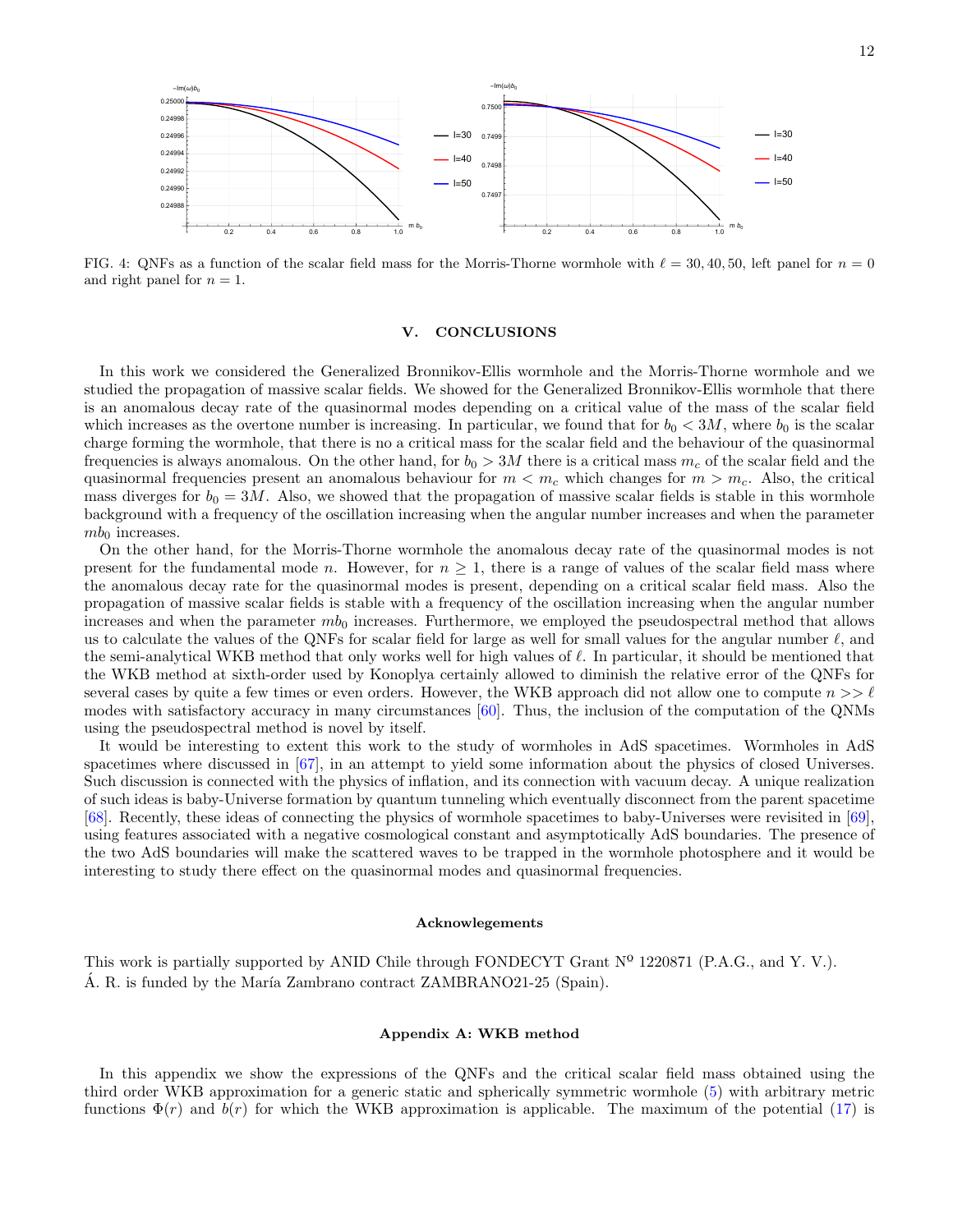located at  $r = r_0$ , which is found from the condition  $b(r_0) = r_0$ .

For large  $L$ , the QNFs are approximately given by

$$
\omega = \omega_1 L + \omega_0 + \omega_{-1} L^{-1} + \omega_{-2} L^{-2} + \mathcal{O}(L^{-3}), \tag{A1}
$$

where, for  $n=0$ 

$$
\omega_1 = e^{\Phi(r_0)} / r_0, \n\omega_0 = -\frac{ie^{\Phi(r_0)}\sqrt{(-1+b'(r_0))(-1+r_0\Phi'(r_0))}}{e^{\frac{r_0}{\sqrt{2}}}},
$$
\n(A2)

$$
\omega_{-1} = e^{\Phi(r_0)} \Big( -9 - 32r_0^2 m^2 + 9b'(r_0) + r_0b''(r_0) + r_0(6 + 32r_0^2 m^2 - 6b'(r_0) - r_0b''(r_0))\Phi'(r_0) \n-6r_0^2(-1 + b'(r_0))\Phi'(r_0)^2 - 3r_0^2(-1 + b'(r_0))\Phi''(r_0) \Big) / (64r_0(-1 + r_0\Phi'(r_0))) , \qquad (A4)
$$
\n
$$
\omega_{-2} = -ie^{\Phi(r_0)} \Big( 20r_0^3\Phi^{(3)}(r_0) (b'(r_0) - 1)^2 + 21r_0^4 (b'(r_0) - 1)^2\Phi''(r_0)^2 - 28r_0^4 (b'(r_0) - 1)^2\Phi'(r_0)^4 + 13b'(r_0)^2 \n+ r_0 \Big( 4r_0b^{(3)}(r_0) + b''(r_0) (r_0b''(r_0) + 46) \Big) + 6r_0^2 (b'(r_0) - 1)\Phi''(r_0) (r_0b''(r_0) - b'(r_0) + 1) \n-4r_0^3 (b'(r_0) - 1)\Phi'(r_0)^3 (5r_0b''(r_0) + 14b'(r_0) - 14) + \Phi'(r_0)^2 \Big( r_0^2 \Big( 216b'(r_0)^2 + r_0 \Big( 4r_0b^{(3)}(r_0) \n+ b''(r_0) (r_0b''(r_0) + 12) \Big) + 4b'(r_0) \Big( -r_0 \Big( r_0b^{(3)}(r_0) + 3b''(r_0) \Big) + 64m^2r_0^2 - 108 \Big) - 256m^2r_0^2 + 216 \Big)
$$
\n
$$
-60r_0^4 (b'(r_0) - 1)^2\Phi''(r_0) \Big) + \Phi'(r_0) \Big( -\Phi^{(3)}(r_0) (20r_0^4 (b'(r_0) - 1)^2) - \Phi''(r_0) \Big( 6r_0^3 (b'(r_0) - 1) (r_0b''(r_0
$$

The critical scalar field mass  $m_c$  is given by

$$
m_c = \sqrt{P}/Q\,,\tag{A6}
$$

where

$$
P = -60r_0^3 \Phi^{(3)}(r_0) (b'(r_0) - 1)^2 - 63r_0^4 (b'(r_0) - 1)^2 \Phi''(r_0)^2 + 84r_0^4 (b'(r_0) - 1)^2 \Phi'(r_0)^4 - 39b'(r_0)^2
$$
  
\n
$$
-3r_0 \left(4r_0b^{(3)}(r_0) + b''(r_0)(r_0b''(r_0) + 46)\right) - 18r_0^2 (b'(r_0) - 1) \Phi''(r_0) (r_0b''(r_0) - b'(r_0) + 1)
$$
  
\n
$$
+12r_0^3 (b'(r_0) - 1) \Phi'(r_0)^3 (5r_0b''(r_0) + 14b'(r_0) - 14) + \Phi'(r_0)^2 \left(180r_0^4 (b'(r_0) - 1)^2 \Phi''(r_0) + 3r_0^2 \left(-216b'(r_0)^2 - r_0 \left(4r_0b^{(3)}(r_0) + b''(r_0)(r_0b''(r_0) + 12)\right) + 4b'(r_0) \left(r_0^2b^{(3)}(r_0) + 3r_0b''(r_0) + 108\right)\right)
$$
  
\n
$$
-216\right)\right) + \Phi'(r_0) \left(60r_0^4 \Phi^{(3)}(r_0) (b'(r_0) - 1)^2 + 18r_0^3 (b'(r_0) - 1) \Phi''(r_0) (r_0b''(r_0) - 18b'(r_0) + 18) + 6r_0 \left(62b'(r_0)^2 + r_0 \left(4r_0b^{(3)}(r_0) + b''(r_0) (r_0b''(r_0) + 39)\right) - b'(r_0) \left(4r_0^2b^{(3)}(r_0) + 39r_0b''(r_0) + 124\right) + 62\right)\right)
$$
  
\n
$$
+6b'(r_0) \left(2r_0^2b^{(3)}(r_0) + 23r_0b''(r_0) + 13\right) - 39,
$$
  
\n
$$
Q = 16\sqrt{3}r_0\
$$

# <span id="page-12-0"></span>Appendix B: Numerical values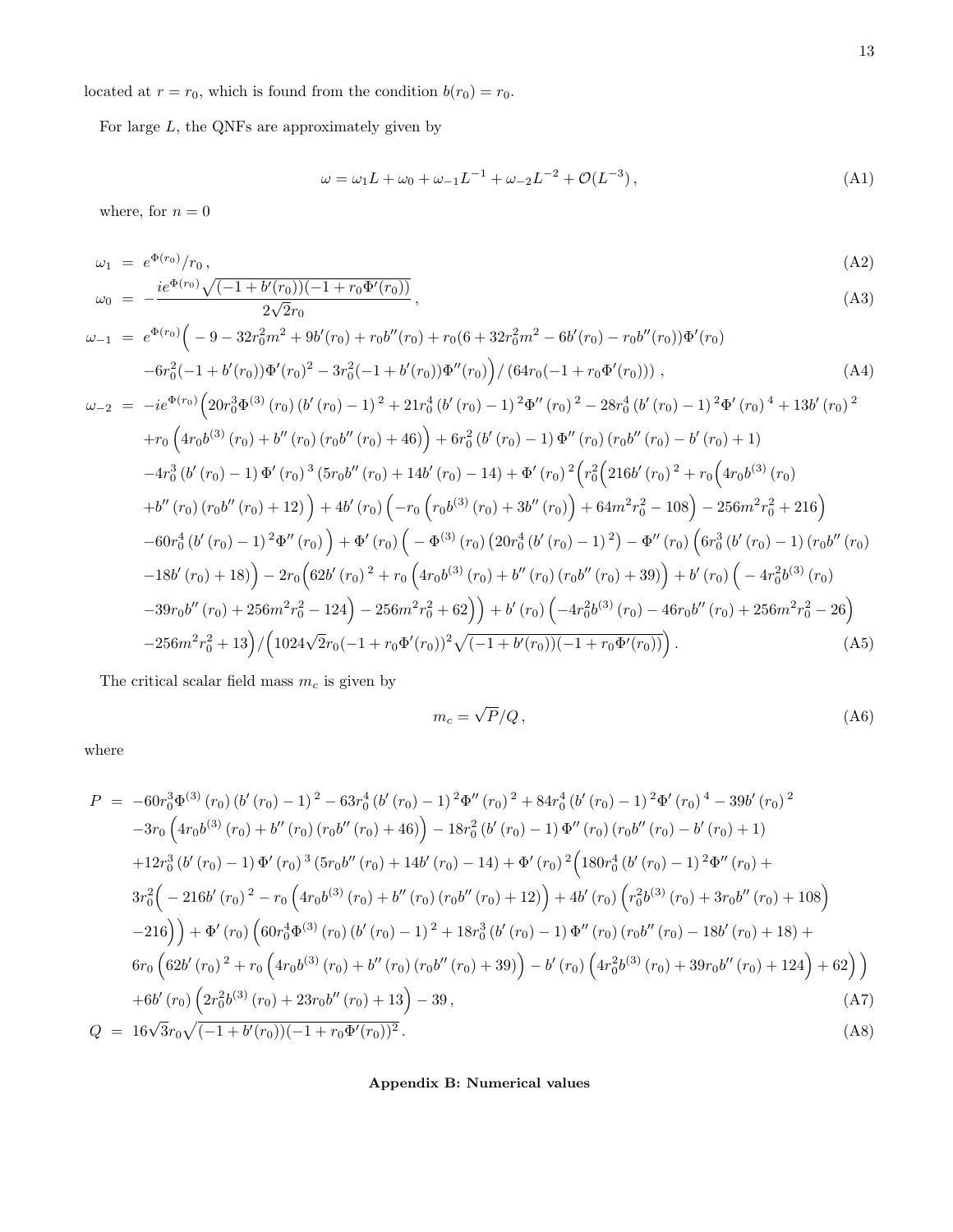<span id="page-13-10"></span>

| $\ell$ | $mb_0=0$                                             | $mb_0 = 0.2$                                      | $mb_0 = 0.4$             |
|--------|------------------------------------------------------|---------------------------------------------------|--------------------------|
|        | 10 10 51183943-0.50083950 i 10.51373757-0.50074908 i |                                                   | 10.51942994-0.50047811 i |
|        | 20 20.50608858-0.50022226 i                          | 20.5070633-0.50019848 i                           | 20.50998717-0.50012717 i |
|        | 30 30 50409562-0.50010061 i                          | 30.50475109-0.50008986 i                          | 30.5067174-0.50005763 i  |
| 40     | 40.50308525-0.50005710<br>i.                         | 40.50357896-0.50005101 i                          | 40.50506006-0.50003272 i |
|        | 50 50.50247464-0.50003674 i 50.50287062-0.50003282 i |                                                   | 50.50405854-0.50002106 i |
|        |                                                      |                                                   |                          |
| $\ell$ | $mb_0 = 0.6$                                         | $mb_0 = 0.8$                                      | $mb_0=1$                 |
| 10 I   |                                                      | 10.52891046-0.50002747 i 10.54216899-0.49939860 i | 10.55919142-0.49859352 i |
|        | 20 20 31485937-0.50000840 i 20.52167851-0.49984225   | i                                                 | 20.53044265-0.49962887 i |
| 30 l   | 30.50999431-0.50000392 i 30.51458139-0.49992876 i    |                                                   | 30.52047806-0.49983217 i |
| 40     |                                                      | 40.50752843-0.50000225 i 40.51098391-0.49995960 i | 40.51542622-0.49990478 i |

TABLE IV: Fundamental QNFs  $\omega b_0$  for scalar perturbations for the Bronnikov-Ellis wormhole, for several values of the angular momentum and the mass of the scalar field using the six order WKB approximation.

TABLE V: Fundamental QNFs  $\omega b_0$  for scalar perturbations for the Generalized Bronnikov-Ellis wormhole with  $M/b_0 = 0.2$ , for several values of the angular momentum and the mass of the scalar field using the six order WKB approximation.

<span id="page-13-11"></span>

| $\ell$ | $mb_0=0$                       | $mb_0 = 0.2$             | $mb_0 = 0.4$             |
|--------|--------------------------------|--------------------------|--------------------------|
|        | 10 8.152424282-0.31819085 i    | 8.15389325-0.31810533 i  | 8.158298582-0.31784900 i |
|        | 20 15.88919723-0.31678931      | 15.88995206-0.31676678 i | 15.89221637-0.31669919 i |
|        | 30 23.63192203-0.31648546 i    | 23.6324297-0.31647527 i  | 23.63395265-0.31644471 i |
|        | 40 31.37623575-0.31637472<br>i | 31.37661815-0.31636894 i | 31.37776534-0.31635160 i |
|        | 50 39.12120109-0.31632253 i    | 39.1215078-0.31631881 i  | 39.12242793-0.31630765 i |
| $\ell$ | $mb_0 = 0.6$                   | $mb_0 = 0.8$             | $mb_0=1$                 |
|        | 10 8.165635572-0.31742255 i    | 8.175896403-0.31682714 i | 8.18907019-0.31606434 i  |
| 20     | 15.8959895-0.31658661 i        | 15.90127037-0.31642910 i | 15.9080575-0.31622679 i  |
|        | 30 23.63649067-0.31639378<br>i | 23.64004345-0.31632250   | 23.64461052-0.31623089 i |
| 40     | 131.37967722-0.31632270<br>i   | 31.38235367-0.31628225 i | 31.38579448-0.31623025 i |
|        | 50 39.12396142-0.31628906 i    | 39.12610821-0.31626304 i | 39.1288682-0.31622958 i  |

- <span id="page-13-1"></span><span id="page-13-0"></span>[1] LIGO Scientific and Virgo Collaborations collaboration, B. P. Abbott et al., Observation of Gravitational Waves from a Binary Black Hole Merger, Phys. Rev. Lett. 116 (2016) 061102.
- [2] VGW151226: Observation of Gravitational Waves from a 22-Solar-Mass Binary Black Hole Coalescence, Phys. Rev. Lett. 116 (2016) 241103.
- [3] VIRGO, LIGO Scientific collaboration, B. P. Abbott et al., GW170104: Observation of a 50-Solar-Mass Binary Black Hole Coalescence at Redshift 0.2, Phys. Rev. Lett. 118 (2017) 221101.
- [4] Virgo, LIGO Scientific collaboration, B. P. Abbott et al., GW170814: A Three-Detector Observation of Gravitational Waves from a Binary Black Hole Coalescence, Phys. Rev. Lett. 119 (2017) 141101.
- <span id="page-13-2"></span>[5] Virgo, LIGO Scientific collaboration, B. P. Abbott et al., GW170817: Observation of Gravitational Waves from a Binary Neutron Star Inspiral, Phys. Rev. Lett. 119 (2017) 161101.
- <span id="page-13-3"></span>[6] C. V. Vishveshwara, "Scattering of Gravitational Radiation by a Schwarzschild Black-hole," Nature 227, 936 (1970).
- <span id="page-13-7"></span>[7] K. D. Kokkotas and B. G. Schmidt, "Quasinormal modes of stars and black holes," Living Rev. Rel. 2, 2 (1999) [grqc/9909058].
- <span id="page-13-8"></span>[8] E. Berti, V. Cardoso and A. O. Starinets, "Quasinormal modes of black holes and black branes," Class. Quant. Grav. 26, 163001 (2009) [arXiv:0905.2975 [gr-qc]].
- <span id="page-13-5"></span>[9] P. O. Mazur and E. Mottola, "Gravitational condensate stars: An alternative to black holes," [arXiv:gr-qc/0109035 [gr-qc]].
- <span id="page-13-9"></span>[10] M. S. Morris, K. S. Thorne and U. Yurtsever, "Wormholes, Time Machines, and the Weak Energy Condition," Phys. Rev. Lett. 61, 1446-1449 (1988)
- [11] T. Damour and S. N. Solodukhin, "Wormholes as black hole foils," Phys. Rev. D 76, 024016 (2007) [arXiv:0704.2667  $\left[\text{gr-qc}\right]$ .
- <span id="page-13-6"></span>[12] B. Holdom and J. Ren, "Not quite a black hole," Phys. Rev. D 95, no.8, 084034 (2017) [arXiv:1612.04889 [gr-qc]].
- <span id="page-13-4"></span>[13] R. A. Konoplya and A. Zhidenko, "Quasinormal modes of black holes: From astrophysics to string theory," Rev. Mod.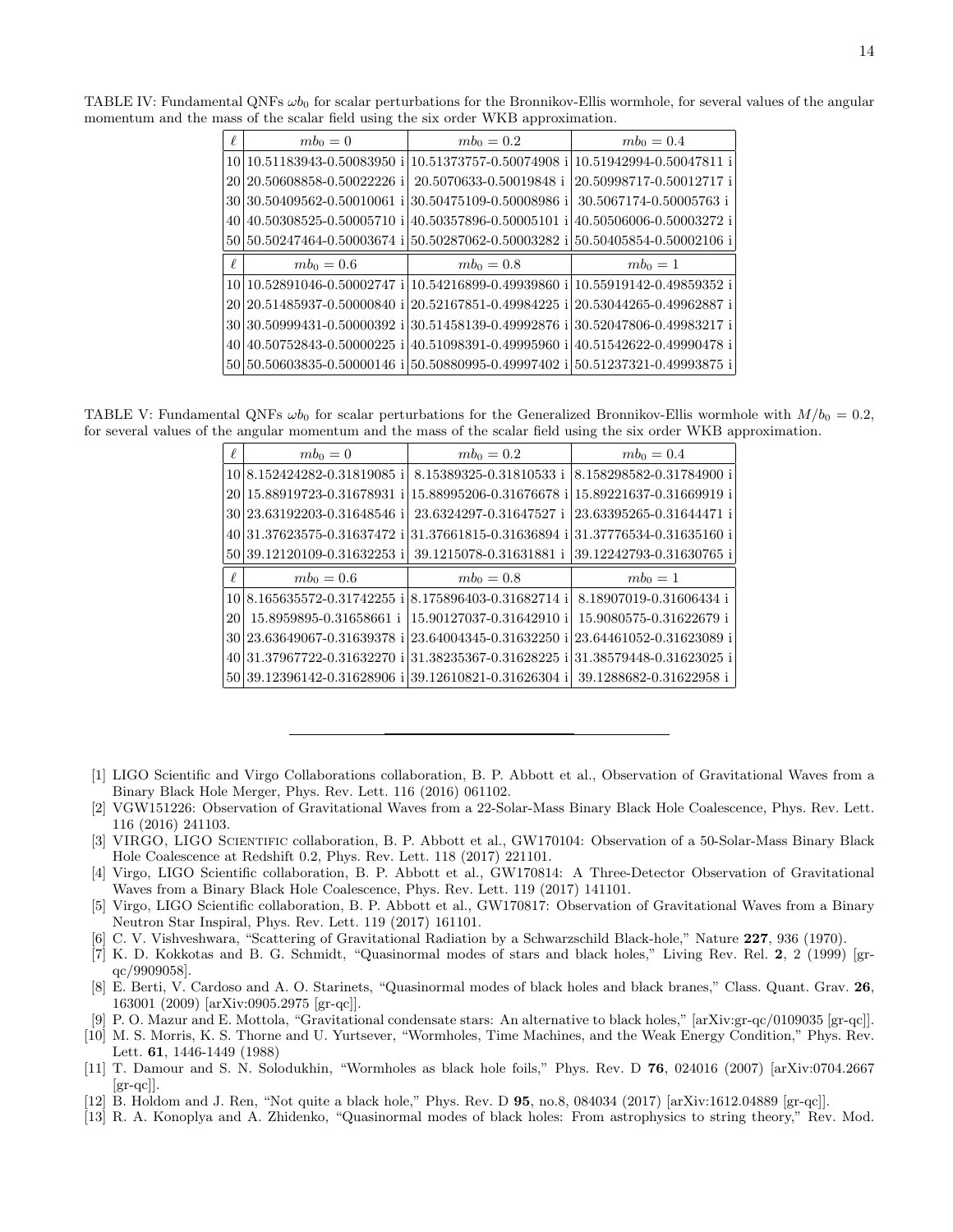<span id="page-14-9"></span>

| $\ell$ | $mb_0=0$                                                                            | $mb_0 = 0.2$                | $mb_0 = 0.4$             |
|--------|-------------------------------------------------------------------------------------|-----------------------------|--------------------------|
| 10     | $(10.49516376 - 0.24998509 i)10.49706815 - 0.24993973 i)10.50277924 - 0.24980382 i$ |                             |                          |
| 20     | 20.49752288-0.24999608 i                                                            | 20.49849844-0.24998418 i    | 20.50142483-0.24994850 i |
| 30     | 30.49833504-0.24999823<br>i                                                         | 30.49899077-0.24999285 i    | 30.50095785-0.24997673 i |
| 40     | 40.49874614-0.24999900 i                                                            | 40.49923996-0.24999595 i    | 40.50072139-0.24998680 i |
|        | 50 50.49899443-0.24999935 i                                                         | 50.49939047-0.24999739 i    | 50.50057856-0.24999151 i |
|        |                                                                                     |                             |                          |
| $\ell$ | $mb_0 = 0.6$                                                                        | $mb_0 = 0.8$                | $mb_0=1$                 |
| 10     | 10.51229085-0.24957780 i                                                            | 10.5255927-0.24926239 i     | 10.54267046-0.24885862 i |
| 20     | 20.50630124-0.24988906 i                                                            | 20.51312626-0.24980592 i    | 20.52189795-0.24969915 i |
| 30     | 30.50423604-0.24994987 <br>i                                                        | 30.50882491-0.24991227<br>j | 30.51472388-0.24986396 i |
| 40     | 40.50319031-0.24997156<br>i                                                         | 40.50664655-0.24995024 i    | 40.51108985-0.24992282 i |

TABLE VI: Fundamental QNFs  $\omega b_0$  for scalar perturbations for the Morris-Thorne wormhole, for several values of the angular momentum and the mass of the scalar field using the six order WKB approximation.

TABLE VII: First overtone  $n = 1$  QNFs  $\omega b_0$  for scalar perturbations for the Morris-Thorne wormhole, for several values of the angular momentum and the mass of the scalar field using the six order WKB approximation.

<span id="page-14-10"></span>

| $\ell$ | $mb_0=0$                                                            | $mb_0 = 0.2$ | $mb_0 = 0.4$             |
|--------|---------------------------------------------------------------------|--------------|--------------------------|
|        | 10 10.48772523-0.75017126 i 10.48962235-0.75003559 i                |              | 10.49531168-0.74962901 i |
|        | 20 20.49371216-0.75004489 i 20.49468674-0.75000922 i                |              | 20.49761021-0.74990225 i |
|        | 30 30.49577365-0.75002028 i 30.49642907-0.75000416 i                |              | 30.49839526-0.74995581 i |
| 40     | 40.49681716-0.75001150 i 40.49731086-0.75000236 i                   |              | 40.4987919-0.74997492 i  |
|        | 50 50.49744742-0.75000740 i 50.49784339-0.75000151 i                |              | 50.49903128-0.74998387 i |
| $\ell$ | $mb_0 = 0.6$                                                        | $mb_0 = 0.8$ | $mb_0=1$                 |
|        | 10 10.50478719-0.74895283 i 10.51803886-0.74800922 i                |              | 10.53505271-0.74680121 i |
| 201    | 20.50248173-0.74972407 i 20.50929992-0.74947483 i                   |              | 20.51806286-0.74915474 i |
| 301    | 30.50167197-0.74987524 i 30.50625876-0.74976249 i                   |              | 30.51215506-0.74961760 i |
| 40     | 40.50126019-0.74992922 i 40.50471554-0.74986525 i                   |              | 40.5091577-0.74978302 i  |
|        | 50 50 50 50 10 110 4 - 0.749 95447 i 50 50 378 258 - 0.749 913 31 i |              | 50.50734576-0.74986041 i |

Phys. 83 (2011), 793-836 [arXiv:1102.4014 [gr-qc]].

- <span id="page-14-0"></span>[14] V. Cardoso, E. Franzin and P. Pani, "Is the gravitational-wave ringdown a probe of the event horizon?," Phys. Rev. Lett. 116 (2016) no.17, 171101 [arXiv:1602.07309 [gr-qc]].
- [15] P. O. Mazur and E. Mottola, "Gravitational condensate stars: An alternative to black holes," [arXiv:gr-qc/0109035 [gr-qc]].
- [16] T. Damour and S. N. Solodukhin, "Wormholes as black hole foils," Phys. Rev. D 76, 024016 (2007) [arXiv:0704.2667  $\left[\mathrm{gr}\text{-}\mathrm{qc}\right]$ .
- [17] B. Holdom and J. Ren, "Not quite a black hole," Phys. Rev. D 95, no.8, 084034 (2017) [arXiv:1612.04889 [gr-qc]].
- <span id="page-14-1"></span>[18] C. W. Misner and J. A. Wheeler, Ann. Phys.2, 525 (1957); C. W. Misner, Phys. Rev.118, 1110 (1960).
- <span id="page-14-2"></span>[19] J. A. Wheeler, Ann. Phys.2, 604 (1957);J. A. Wheeler, Geometrodynamics (Academic, New York, 1962). [\[20\]](#page-14-3)
- <span id="page-14-3"></span>[20] K. A. Bronnikov, "Scalar-tensor theory and scalar charge," Acta Phys. Polon. B 4, 251-266 (1973)
- <span id="page-14-7"></span>[21] H. G. Ellis, "Ether flow through a drainhole - a particle model in general relativity," J. Math. Phys. 14, 104-118 (1973)
- <span id="page-14-8"></span>[22] M.S. Morris and K.S. Thorne, Am. J. Phys.56, 395 (1988); M. S. Morris, K. S. Thorne and U. Yurtsever,Phys. Rev. Lett.61, 1446 (1988).
- [23] V. Sahni and A. A. Starobinsky, Int. J. Mod. Phys. D09, 373 (2000); S. M. Carroll, Living Rev. Rel.4, 1 (2001); P. J. E. Peebles and B. Ratra, Rev. Mod. Phys.75, 559 (2003); P. F. Gonzales-Diaz, Phys. Rev. D65, 104035 (2002).
- <span id="page-14-4"></span>[24] E. Poisson and M. Visser, "Thin shell wormholes: Linearization stability," Phys. Rev. D 52, 7318-7321 (1995) [arXiv:gr $qc/9506083$  [gr-qc]].
- [25] G. Antoniou, A. Bakopoulos, P. Kanti, B. Kleihaus and J. Kunz, "Novel Einstein–scalar-Gauss-Bonnet wormholes without exotic matter," Phys. Rev. D 101, no.2, 024033 (2020) [arXiv:1904.13091 [hep-th]].
- <span id="page-14-5"></span>[26] M. R. Mehdizadeh, M. Kord Zangeneh and F. S. N. Lobo, "Higher-dimensional thin-shell wormholes in third-order Lovelock gravity," Phys. Rev. D 92, no.4, 044022 (2015) [arXiv:1506.03427 [gr-qc]].
- <span id="page-14-6"></span>[27] K. K. Nandi, A. Islam and J. Evans, "Brans wormholes," Phys. Rev. D 55, 2497-2500 (1997) [arXiv:0906.0436 [gr-qc]]; F. S. N. Lobo and M. A. Oliveira, "General class of vacuum Brans-Dicke wormholes," Phys. Rev. D 81, 067501 (2010)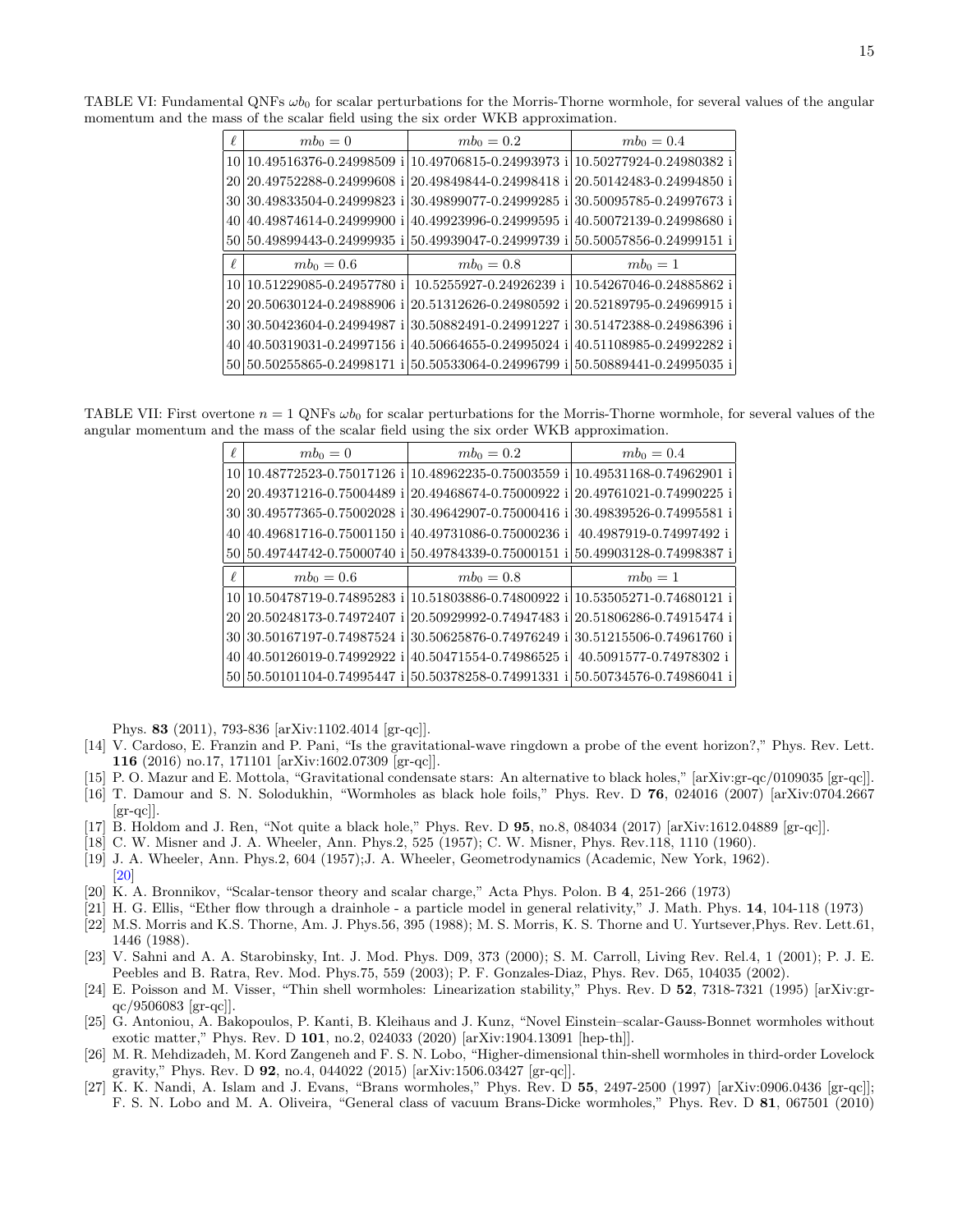[arXiv:1001.0995 [gr-qc]]. S. V. Sushkov and S. M. Kozyrev, "Composite vacuum Brans-Dicke wormholes," Phys. Rev. D 84, 124026 (2011) [arXiv:1109.2273 [gr-qc]]; E. Papantonopoulos and C. Vlachos, "Wormhole solutions in modified Brans-Dicke theory," Phys. Rev. D 101, no.6, 064025 (2020) [arXiv:1912.04005 [gr-qc]].

- <span id="page-15-0"></span>[28] N. M. Garcia and F. S. N. Lobo, "Wormhole geometries supported by a nonminimal curvature-matter coupling," Phys. Rev. D 82, 104018 (2010) [arXiv:1007.3040 [gr-qc]]; N. Montelongo Garcia and F. S. N. Lobo, "Nonminimal curvaturematter coupled wormholes with matter satisfying the null energy condition," Class. Quant. Grav. 28, 085018 (2011) [arXiv:1012.2443 [gr-qc]].
- <span id="page-15-1"></span>[29] M. R. Mehdizadeh, M. Kord Zangeneh and F. S. N. Lobo, "Einstein-Gauss-Bonnet traversable wormholes satisfying the weak energy condition," Phys. Rev. D 91, no.8, 084004 (2015) [arXiv:1501.04773 [gr-qc]]; M. Kord Zangeneh, F. S. N. Lobo and M. H. Dehghani, "Traversable wormholes satisfying the weak energy condition in third-order Lovelock gravity," Phys. Rev. D 92, no.12, 124049 (2015) [arXiv:1510.07089 [gr-qc]].
- <span id="page-15-2"></span>[30] K. A. Bronnikov and A. M. Galiakhmetov, "Wormholes without exotic matter in Einstein–Cartan theory," Grav. Cosmol. 21, no.4, 283-288 (2015) [arXiv:1508.01114 [gr-qc]]; K. A. Bronnikov and A. M. Galiakhmetov, "Wormholes and black universes without phantom fields in Einstein-Cartan theory," Phys. Rev. D 94, no.12, 124006 (2016) [arXiv:1607.07791 [gr-qc]]; M. R. Mehdizadeh and A. H. Ziaie, "Dynamic wormhole solutions in Einstein-Cartan gravity," Phys. Rev. D 96, no.12, 124017 (2017) [arXiv:1709.09028 [gr-qc]]; G. Kofinas, E. Papantonopoulos and E. N. Saridakis, "Self-Gravitating Spherically Symmetric Solutions in Scalar-Torsion Theories," Phys. Rev. D 91, no.10, 104034 (2015) [arXiv:1501.00365  $\left[\text{gr-qc}\right]$ .
- <span id="page-15-3"></span>[31] T. Karakasis, E. Papantonopoulos and C. Vlachos, "f(R) gravity wormholes sourced by a phantom scalar field," Phys. Rev. D 105, no.2, 024006 (2022) [arXiv:2107.09713 [gr-qc]].
- <span id="page-15-4"></span>[32] C. Vlachos, E. Papantonopoulos and K. Destounis, "Echoes of Compact Objects in Scalar-Tensor Theories of Gravity," Phys. Rev. D 103, no.4, 044042 (2021) [arXiv:2101.12196 [gr-qc]].
- <span id="page-15-5"></span>[33] G. Panotopoulos and  $\acute{A}$ . Rincón, Phys. Dark Univ. **31** (2021), 100743 [arXiv:2011.02860 [gr-qc]].
- [34] Á. Rincón and V. Santos, Eur. Phys. J. C  $80$  (2020) no.10, 910 [arXiv:2009.04386 [gr-qc]].
- [35] A. Rincon and G. Panotopoulos, Phys. Scripta 95 (2020) no.8, 085303 [arXiv:2007.01717 [gr-qc]].
- [36] A. Rincón and G. Panotopoulos, Phys. Dark Univ.  $30$  (2020), 100639 [arXiv:2006.11889 [gr-qc]].
- [37] G. Panotopoulos and Á. Rincón, Eur. Phys. J. Plus  $135$  (2020) no.1, 33 [arXiv:1910.08538 [gr-qc]].
- [38] G. Panotopoulos and  $\AA$ . Rincón, Eur. Phys. J. Plus  $134$  (2019) no.6, 300 [arXiv:1904.10847 [gr-qc]].
- <span id="page-15-6"></span>[39] G. Panotopoulos, Axioms 9 (2020) no.1, 33 [arXiv:2005.08338 [gr-qc]].
- <span id="page-15-7"></span>[40] R. A. Konoplya and A. V. Zhidenko, "Decay of massive scalar field in a Schwarzschild background," Phys. Lett. B 609, 377 (2005) [gr-qc/0411059].
- [41] R. A. Konoplya and A. Zhidenko, "Stability and quasinormal modes of the massive scalar field around Kerr black holes," Phys. Rev. D 73, 124040 (2006) [gr-qc/0605013].
- [42] S. R. Dolan, "Instability of the massive Klein-Gordon field on the Kerr spacetime," Phys. Rev. D 76, 084001 (2007) [arXiv:0705.2880 [gr-qc]].
- <span id="page-15-8"></span>[43] O. J. Tattersall and P. G. Ferreira, "Quasinormal modes of black holes in Horndeski gravity," Phys. Rev. D 97, no. 10, 104047 (2018) [arXiv:1804.08950 [gr-qc]].
- <span id="page-15-9"></span>[44] A. Aragón, P. A. González, E. Papantonopoulos and Y. Vásquez, "Anomalous decay rate of quasinormal modes in Schwarzschild-dS and Schwarzschild-AdS black holes," JHEP 08 (2020), 120 [arXiv:2004.09386 [gr-qc]].
- <span id="page-15-10"></span>[45] R. D. B. Fontana, P. A. González, E. Papantonopoulos and Y. Vásquez, "Anomalous decay rate of quasinormal modes in Reissner-Nordström black holes," Phys. Rev. D 103, no.6, 064005 (2021) [arXiv:2011.10620 [gr-qc]].
- <span id="page-15-11"></span>[46] P. A. González, E. Papantonopoulos, J. Saavedra and Y. Vásquez, "Quasinormal modes for massive charged scalar fields in Reissner-Nordström dS black holes: anomalous decay rate," [arXiv:2204.01570 [gr-qc]].
- <span id="page-15-12"></span>[47] A. Aragón, R. Bécar, P. A. González and Y. Vásquez, "Massive Dirac quasinormal modes in Schwarzschild–de Sitter black holes: Anomalous decay rate and fine structure," Phys. Rev. D 103 (2021) no.6, 064006 [arXiv:2009.09436 [gr-qc]].
- [48] K. Destounis, R. D. B. Fontana and F. C. Mena, "Accelerating black holes: quasinormal modes and late-time tails," Phys. Rev. D 102 (2020) no.4, 044005 [arXiv:2005.03028 [gr-qc]].
- [49] A. Aragón, P. A. González, E. Papantonopoulos and Y. Vásquez, "Quasinormal modes and their anomalous behavior for black holes in  $f(R)$  gravity," Eur. Phys. J. C 81 (2021) no.5, 407 [arXiv:2005.11179 [gr-qc]].
- <span id="page-15-13"></span>[50] A. Aragón, P. A. González, J. Saavedra and Y. Vásquez, "Scalar quasinormal modes for  $2 + 1$ -dimensional Coulomb-like AdS black holes from nonlinear electrodynamics," Gen. Rel. Grav. 53 (2021) no.10, 91 [arXiv:2104.08603 [gr-qc]].
- <span id="page-15-14"></span>[51] R. A. Konoplya and C. Molina, "The ringing wormholes," Phys. Rev. D 71, 124009 (2005) [arXiv:gr-qc/0504139].
- <span id="page-15-15"></span>[52] R. A. Konoplya and A. Zhidenko, "Wormholes versus black holes: quasinormal ringing at early and late times," JCAP 12, 043 (2016) [arXiv:1606.00517 [gr-qc]].
- <span id="page-15-16"></span>[53] M. S. Churilova, R. A. Konoplya and A. Zhidenko, "Arbitrarily long-lived quasinormal modes in a wormhole background," Phys. Lett. B 802, 135207 (2020) [arXiv:1911.05246 [gr-qc]].
- <span id="page-15-17"></span>[54] R. A. Konoplya, "How to tell the shape of a wormhole by its quasinormal modes," Phys. Lett. B 784 (2018), 43-49 [arXiv:1805.04718 [gr-qc]].
- <span id="page-15-18"></span>[55] C. Muller, in Lecture Notes in Mathematics: Spherical Harmonics Springer-Verlag, Berlin-Heidelberg, 1966.
- <span id="page-15-19"></span>[56] T. Harmark, J. Natario and R. Schiappa, "Greybody Factors for d-Dimensional Black Holes," Adv. Theor. Math. Phys. 14 (2010) no.3, 727 [arXiv:0708.0017 [hep-th]].
- <span id="page-15-20"></span>[57] K. A. Bronnikov, R. A. Konoplya and T. D. Pappas, "General parametrization of wormhole spacetimes and its application to shadows and quasinormal modes," Phys. Rev. D 103, no.12, 124062 (2021) doi:10.1103/PhysRevD.103.124062